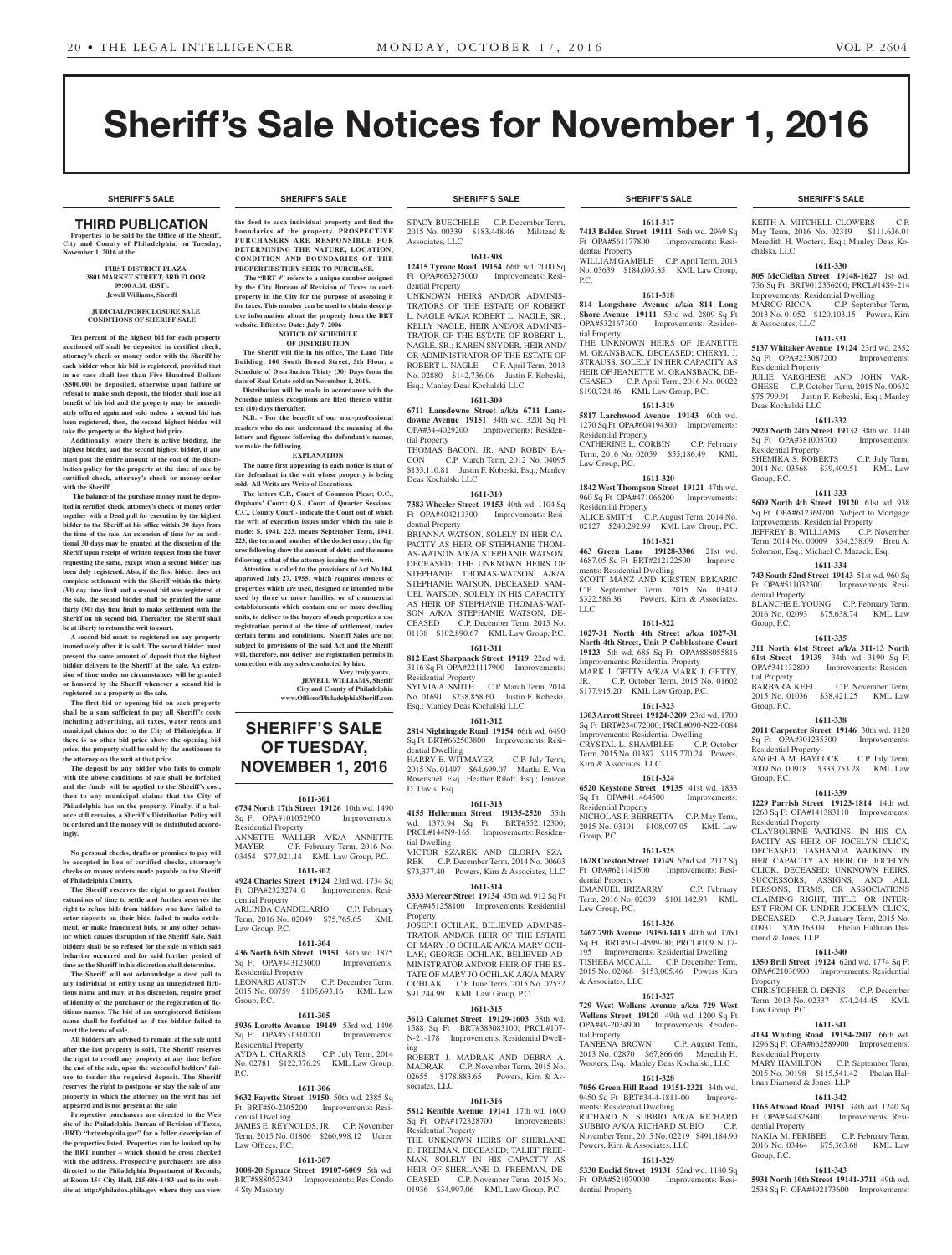CHRISTINA J. LEE C.P. May Term, 2010 No. 03339 \$190,924.12 Powers, Kirn &

**1611-398 1749-1751 Bigler Street 19145** 26th wd. 1280 Sq Ft OPA#262314100 Improvements: Res-

002829 \$361,898.76 Shapiro & DeNardo,

**1611-399 4554 Shelmire Avenue 19136-3708**  BRT#412226300 Improvements: Residential

PATRICK BRESLIN AND CHRISTINA MI-LETTO A/K/A CHRISTINA BRESLIN C.P. September Term, 2015 No. 00246 \$98,877.91

**1611-400 580 Martin Street 19128** 21st wd. 1590 Sq Ft BRT#213174700 Improvements: Residential

THOMAS E. VAN FOSSEN, JR. AND ASH-LEY L. NAREWSKI C.P. March Term, 2016 No. 00560 \$208,649.97 Martha E. Von Rosenstiel, Esq.; Heather Riloff, Esq.; Jeniece

**1611-401 3870 Fairdale Road 19154-3436** 66th wd. 800 Sq Ft OPA#662564900 Improvements:

SHERRY L. CARRUTH A/K/A SHERRY CARRUTH; KENNETH A. CARRUTH A/K/A KENNETH CARRUTH C.P. November Term, 2015 No. 03390 \$169,524.72 Phelan

**1611-402 1955 Medary Avenue 19141-1435** 17th wd. 1302 Sq Ft OPA#171319100 Improvements:

UNKNOWN HEIRS, SUCCESSORS, AS-SIGNS, AND ALL PERSONS, FIRMS, OR ASSOCIATIONS CLAIMING RIGHT, TITLE OR INTEREST FROM OR UNDER STEVEN A. RAY A/K/A STEVEN RAY, DE-CEASED C.P. January Term, 2016 No. 03087 \$88,250.48 Phelan Hallinan Dia-

**1611-403 2217 Sears Street 19146-4226** 36th wd. 784 Sq Ft OPA#361308500 Improvements:

DOWELL SMALLWOOD, JR. C.P. June Term, 2015 No. 02207 \$46,414.61 Phelan

**1611-404 3946 Dungan Street 19124** 33rd wd. 1230 Sq Ft OPA#332409100 Improvements: Resi-

JASON ROBINSON C.P. February Term, 2011 No. 02742 \$139,498.67 Meredith H. Wooters, Esq.; Manley Deas Kochalski, LLC **1611-405 4340 M Street 19124** 33rd wd. 1440 Sq Ft BRT#332466100 Improvements: Residential

LISSETTE E. CLAUDIO A/K/A LISSETTE CLAUDIO AND LUIS E. CRUZ C.P. October Term, 2015 No. 03095 \$92,470.24 Stern

**1611-406 5908 Master Street 19151-4425** 34th wd. 1913 Sq Ft BRT#342020400 Improvements:

ELIZABETH CUNNINGHAM C.P. May Term, 2016 No. 02764 \$59,199.20 Stern &

**1611-407 700 West Champlost Avenue 19120** 61st wd. 1491 Sq Ft OPA#612148800 Improvements:

ROXANNE MORRE, CO-ADMINISTRA-TOR OF THE ESTATE OF THEODORE V. HAINES; THEODORE V. HAINES (DE-CEASED); SYLVIA BRYANT-OUTTARA, CO-ADMINISTRATOR OF THE ESTATE OF THEODORE HAINES C.P. June Term, 2013 No. 00813 \$89,437.85 Justin F. Kobeski, Esq.; Manley Deas Kochalski LLC **1611-408 7516 Rugby Street 19150** 10th wd. 1425 Sq Ft OPA#102460600 Improvements: Resi-

STEPHANIE J. BURGESS C.P. March Term, 2012 No. 02577 \$95,275.38 Justin F. Kobeski, Esq.; Manley Deas Kochalski LLC **1611-409 5366 Charles Street 19124** 62nd wd. 1200 Sq Ft OPA#622280400 Improvements: Resi-

RICKEY EVANS C.P. November Term, 2015 No. 03656 \$86,212.04 Justin F. Kobeski, Esq.; Manley Deas Kochalski LLC **1611-410 1428 South 28th Street 19146-3703** 36th wd. 800 Sq Ft BRT#364344200 Improvements:

KAREN COLE A/K/A KAREN S. COLE C.P. June Term, 2016 No. 02122 \$56,529.37

Hallinan Diamond & Jones, LLP

Powers, Kirn & Associates, LLC

C.P. July Term, 2012 No.

idential Property

LLC

Dwelling

Dwelling

D. Davis, Esq.

Residential Property

Residential Property

mond & Jones, LLP

Residential Property

dential Property

Real Estate

& Eisenberg P.C.

Eisenberg P.C.

Residential Real Estate

Residential Property

dential Property

dential Property

Residential Real Estate

Stern & Eisenberg P.C.

Hallinan Diamond & Jones, LLP

**1611-386 865 East Price Street a/k/a Price Street 19138** 59th wd. 1641 Sq Ft OPA#591087100 Improvements: Residential Property LYDIA GORDY C.P. January Term, 2013 No. 03626 \$58,568.50 Justin F. Kobeski, Esq.; Manley Deas Kochalski LLC **1611-387 9324 Jamison Avenue, Apt B 19115** 1718 Sq Ft OPA#888560352 Subject to Mortgage

LISA JAMES, BELIEVED HEIR AND/OR ADMINISTRATOR OF THE ESTATE OF ROBERT CHATTIN: NICKY KRUASE, BE-LIEVED HEIR AND/OR ADMINISTRATOR OF THE ESTATE OF ROBERT CHATTIN; ROBERT J. CHATTIN, BELIEVED HEIR AND/OR ADMINISTRATOR OF THE ES-TATE OF ROBERT CHATTIN; UNKNOWN HEIR(S)/ADMINISTRATOR(S) OF THE ES-TATE OF ROBERT CHATTIN C.P. June Term, 2015 No. 02344 \$142,414.45 Mi-

**1611-388 924 East Hortter Street 19150** 50th wd. 2318 Sq Ft (land area); 1556 Sq Ft (improvement area) BRT#502336900 Subject to Mortgage Improvements: S/d W/b Gar 2 Sty Masonry ESTATE OF GERALDINE E. HOWARD C.P. November Term, 2015 No. 04410 \$254,548.86 Keri P. Ebeck, Esq. **1611-389 3850 Woodhaven Avenue, #208 19154** 66th wd. RES CONDO 2 STY MAS+OTHER; 1133 Sq Ft BRT#888660270 Improvements: Resi-

No. 01676 \$112,347.62 McCabe, Weisberg,

**1611-390 161 Carson Street 19127** 21st wd. ROW 2.5 STY STONE; 1807 Sq Ft BRT#211158900 Improvements: Residential Dwelling VALERIE COYLE C.P. June Term, 2013 No. 01304 \$233,215.34 McCabe, Weisberg,

**1611-391 6302 Trotter Street 19111** 53rd wd. 1460 Sq Ft OPA#531231300 Improvements: Resi-

MICHAEL S. STEPHENS, JR., ADMINIS-TRATOR OF THE ESTATE OF LISA D. STE-VENS A/K/A LISA STEVENS A/K/A LISA D. BEY, DECEASED C.P. March Term, 2015 No. 002363 \$54,938.59 Shapiro &

**1611-392 8025 Moro Street 19136-2617** 64th wd. 2112 Sq Ft BRT#642055324 Improvements: Apt

FRANK PINGITORE, JR. C.P. May Term, 2016 No. 00716 \$122,335.58 Milstead &

**1611-393 3131 North 28th Street 19132** 38th wd. 726 Sq Ft OPA#381258500 Improvements:

UNKNOWN HEIRS, SUCCESSORS, AS-SIGNS AND ALL PERSONS, FIRMS, OR ASSOCIATIONS CLAIMING RIGHT, TITLE OR INTEREST FROM OR UNDER ROBERT T. ENSLEY, DECEASED C.P. November Term, 2014 No. 000510 \$37,159.78 Shap-

**1611-394 3111 Tasker Street 19145** 36th wd. 990 Sq Ft OPA#364251200 Improvements: Residential

JOHN F. WILLIAMS, III AND JANIEL M. RUFFIN C.P. October Term, 2015 No. 02278 \$84,138.11 Shapiro & DeNardo,

**1611-395 722 East Clearfield Street 19134** 33rd wd. 965 Sq Ft BRT#331004200 Improvements:

KEVIN F. SMITH C.P. March Term, 2016 No. 01152 \$28,604.35 Martha E. Von Rosenstiel, Esq.; Heather Riloff, Esq.; Jeniece

**1611-396 5801 Anderson Street 19138** 59th wd. 1825 Sq Ft OPA#591215500 Improvements:

No. 002461 \$52,949.83 Shapiro & De-

**1611-397 4610 Richmond Street 19137** 45th wd. 3924<br>Sq Ft OPA#453309400 Improvements:

DAMIEN WILSON C.P. June Term, 2013 No. 03515 \$137,356.90 Justin F. Kobeski,

C.P. March Term, 2015

C.P. February Term, 2016

dential Dwelling

Associates, LLC

Improvements: Residential

chael J. Shavel, Esq.

dential Dwelling<br>ERIC COHEN

& Conway, P.C.

& Conway, P.C.

dential Property

DeNardo, LLC

Associates, LLC

Residential Property

iro & DeNardo, LLC

Residential Dwelling

Residential Property<br>JUANITA WARD

Sq Ft OPA#453309400 Residential Property

Esq.; Manley Deas Kochalski LLC

D. Davis, Esq.

Nardo, LLC

Property

LLC

2-4 Units 2 Story Mason

#### **SHERIFF'S SALE SHERIFF'S SALE SHERIFF'S SALE SHERIFF'S SALE SHERIFF'S SALE**

#### Residential Property

ALAN T. HAMPTON A/K/A ALAN HAMP-TON; FRANCINE M. HAMPTON A/K/A FRANCINE HAMPTON C.P. August Term, 2015 No. 01163 \$84,795.89 Phelan Hallinan Diamond & Jones, LLP

### **1611-344**

**6845 Germantown Avenue 19119-2113** 22nd wd. 3495 Sq Ft OPA#222186910 Improvements: Residential Property

#### H. GREGORY MOORE A/K/A GREGORY H. MOORE AND MARGARET ANN FUN-DERBURG C.P. December Term, 2015 No. 01688 \$363,910.16 Phelan Hallinan Diamond & Jones, LLP

#### **1611-345**

#### **1123 South 26th Street 19146-3934** 36th wd. 1068 Sq Ft OPA#361392400 Improvements:

Residential Property GARY LEE AND ANGELA MYERS C.P. February Term, 2015 No. 01550 \$63,084.06 Phelan Hallinan Diamond & Jones, LLP

#### **1611-346**

**2106 Eastburn Avenue 19138-2612** 10th wd. 1280 Sq Ft OPA #102113400 Improvements: Residential Property

RENEE BAILEY, IN HER CAPACITY AS ADMINISTRATRIX OF THE ESTATE OF GWENDOLYN D. CURRY; WILLIAM CUR-RY, IN HIS CAPACITY AS HEIR OF THE ESTATE OF GWENDOLYN CURRY; UN-KNOWN HEIRS, SUCCESSORS, ASSIGNS, AND ALL PERSONS, FIRMS, OR ASSOCIA-TIONS CLAIMING RIGHT, TITLE, OR IN-TEREST FROM OR UNDER GWENDOLYN D. CURRY ESTATE, DECEASED C.P. April Term, 2014 No. 04224 \$71,127.79 Phelan Hallinan Diamond & Jones, LLP

#### **1611-347**

**227 Benner Street 19111-5901** 35th wd. 1120 Sq Ft OPA#352163100 Improvements: Residential Property BULENT SARIKAYA AND MARJORIE

SARIKAYA C.P. July Term, 2012 No. 00671 \$113,242.18 Phelan Hallinan Diamond & Jones, LLP

#### **1611-348**

**5847 Penn Street a/k/a 5847 North Penn Street 19149-3417** 62nd wd. 1340 Sq Ft OPA#621493300 Improvements: Residential Property

JOHN G. KINKAID C.P. February Term, 2016 No. 04170 \$115,272.82 Phelan Hallinan Diamond & Jones, LLP

#### **1611-349**

**666 Hendrix Street 19116** 35th wd. 1105 Sq Ft OPA#582329300 Subject to Mortgage Im-

provements: Residential Property VADIM PETLAKH C.P. September Term,

2014 No. 00942 \$195,744.67 Brett A. Solomon, Esq.; Michael C. Mazack, Esq.

# **1611-350**

**1549 66th Avenue 19126-2766** 10th wd. 1584<br>Sq Ft OPA#101220800 Improvements: Sq Ft OPA#101220800 Residential Property

GWENDOLYN MERRIWEATHER C.P. February Term, 2016 No. 02405 \$145,868.40 Phelan Hallinan Diamond & Jones, LLP

#### **1611-351**

**2436 South 4th Street a/k/a 2436 South Fourth Street 19148-3905** 39th wd. 1314 Sq Ft OPA#392261900 Improvements: Residential Property THOMAS E. VARGAS A/K/A THOMAS VARGAS C.P. July Term, 2015 No. 01579<br>
\$79,618.85 Phelan Hallinan Diamond & **The Phelan Hallinan Diamond &** 

### **1611-352**

Jones, LLP

**1512 East Duval Street 19138** 10th wd. 2250 Sq Ft OPA#102286000 Improvements: Residential Property

THE UNKNOWN HEIRS OF STERLY SINGLETON, DECEASED; MARCINE MCLEMORE A/K/A MARCINE SINGLE-TON, SOLELY IN HER CAPACITY AS HEIR OF STERLY SINGLETON, DECEASED C.P. September Term, 2015 No. 03219 \$196,994.72 KML Law Group, P.C.

### **1611-353**

**614 Strahle Street Premises A 19111** 63rd

wd. 3488 Sq Ft OPA#631406205 Improvements: Residential Property ANDREA DALY AND STEPHEN R.

DALY C.P. February Term, 2016 No. 03940 \$210,742.77 KML Law Group, P.C.

# **1611-354**

**1736 West Juniata Street 19140** 13th wd. 1324 Sq Ft BRT#131316600 Improvements: Residential Real Estate

CHRISTOPHER R. NICHOLS C.P. December Term, 2015 No. 02149 \$86,278.48 Stern & Eisenberg P.C.

#### **1611-355**

**4512 Locust Street 19139** 46th wd. 1488 Sq Ft BRT#461008500 Improvements: Residential Real Estate TAMIKA INGLETON C.P. October Term,

2014 No. 02604 \$323,982.47 Stern & Eisenberg P.C.

# **1611-356**

**1859 North 52nd Street 19131-3310** 52nd wd. 1548 Sq Ft OPA#521291800 Improvements: Residential Property KIA D. ALSTON, IN HER CAPACITY AS EXECUTRIX AND DEVISEE OF THE ES-TATE OF CHARLES A. ALSTON C.P. February Term, 2016 No. 04545 \$89,989.34

# Phelan Hallinan Diamond & Jones, LLP **1611-357 5727 North Mascher Street 19120** 61st wd.

1530 Sq Ft BRT#612439300 Improvements: Residential Dwelling C.P. December Term, 2015 No. 01386 \$94,358.40 Udren Law Offices, P.C.

# **1611-358**

**1920 74th Avenue 19138** 10th wd. Beginning Point: Southerly side of 74th Ave N (60 ft wide) at the distance of 222 ft 4-1/4 inches measured along the Southerly side of 74th Ave Northeastwardly from the Easterly side of Andrews Ave OPA#101385700 Improvements: Row 2 Sty Masonry JOHN TABOURN AND KENIA TABOURN

C.P. February Term, 2016 No. 00878 \$146,943.95 Richard J. Nalbandian, III, Esq.

### **1611-359**

**7368 Wheeler Street 19153-1421** 40th wd. 1024 Sq Ft OPA#404214900 Improvements: Residential Property

#### VERNINA LESLIE JOHNSON C.P. May Term, 2014 No. 03413 \$114,355.85 Phelan Hallinan Diamond & Jones, LLP **1611-360**

**2604 South 70th Street 19142** 40th wd. 1157 Sq Ft OPA#406140600 Improvements: Residential Property

CURTIS M. BROWN, II AS EXECUTOR OF THE ESTATE OF CURTIS BROWN, DE-CEASED C.P. February Term, 2016 No. 01314 \$78,157.63 KML Law Group, P.C.

**1611-361 1231 Stirling Street 19111-5837** 53rd wd. 1376 Sq Ft OPA#531055600 Improvements: Residential Property

NICHELLE N. HALEY A/K/A MICHELLE N. HALEY AND JAMES K. HALEY C.P. July Term, 2015 No. 02578 \$130,359.72 Phelan Hallinan Diamond & Jones, LLP

### **1611-362**

**2009 McKean Street 19145** 48th wd. 1376 Sq Ft OPA#481099200 Improvements: Residential Property GAIL SMITH, SOLELY IN HER CAPAC-ITY AS HEIR OF LILLIAN L. HERRON, DECEASED; THE UNKNOWN HEIRS OF LILLIAN L. HERRON, DECEASED C.P. February Term, 2016 No. 03696 \$90,142.24 KML Law Group, P.C.

**1611-364**

#### **3438 Shelmire Avenue a/k/a Street 19136**  64th wd. 1604 Sq Ft OPA#642171100 Improvements: Residential Property PATRICK CUNNINGHAM AND DIANE M.

CUNNINGHAM C.P. August Term, 2015 No. 04846 \$199,170.92 KML Law Group, P.C.

#### **1611-365**

**1914 South 13th Street 19148-2203** 39th wd. 1280 Sq Ft OPA#394432700 Improvements: Residential Property FRANK PASSIO, JR. C.P. July Term, 2015 No. 03269 \$189,953.32 Phelan Hallinan

Diamond & Jones, LLP **1611-366**

# **614 Edgemore Road 19151** 34th wd. 1679 Sq

Ft OPA#344388800 Improvements: Residential Property KATHLEEN A. REVELS C.P. February Term, 2016 No. 01844 \$95,905.01 KML Law Group, P.C.

#### **1611-367**

**5405 Norfolk Street 19143** 46th wd. 1260 Sq Ft OPA#463121500 Improvements: Residential Property JAWARA E. JONES A/K/A JAWARA JONES AND LINDA R. JONES C.P. April Term, 2016 No. 01857 \$62,021.35 Justin F. Ko-

beski, Esq.; Manley Deas Kochalski LLC **1611-368**

#### **4319 East Roosevelt Boulevard 19124** 23rd wd. 1768 Sq Ft OPA#23-3020000 Improvements: Residential Property

JOHN VARGHESE A/K/A VARGHESE JOHN AND JULIE VARGHESE C.P. June Term, 2015 No. 02533 \$79,591.51 Justin F. Kobeski, Esq.; Manley Deas Kochalski LLC

# **1611-369**

**2428 Memphis Street 19125** 31st wd. 870 Sq Ft OPA#312007300 Improvements: Residential Property

CATHERINE DECARLES A/K/A CATH-ERINE DECARLES A/K/A CATHERINE DE CHARLES C.P. November Term, 2013 No. 02062 \$129,772.63 Justin F. Kobeski, Esq.; Manley Deas Kochalski LLC

# **1611-370**

**6835 Walker Street 19135** 55th wd. 1808 Sq Ft OPA#552336600 Improvements: Residential Property BARBARA FRONGELLO C.P. May Term, 2013 No. 03987 \$117,272.25 Meredith H. Wooters, Esq.; Manley Deas Kochalski, LLC

# **1611-371**

**3114 Fairfield Street 19136** 57th wd. 1603 Sq Ft OPA#572044800 Improvements: Residential Property

LINDA ENGLISH C.P. January Term, 2016 No. 01584 \$167,676.44 KML Law Group, P.C.

# **1611-372**

**428 North Redfield Street 19151** 4th wd. 1260 Sq Ft OPA#042255100 Improvements: Residential Property ARTHUR SHEFFIELD C.P. April Term, 2012 No. 02286 \$46,310.12 Phelan Hal-

# linan Diamond & Jones, LLP

**1611-373 7112 Valley Avenue 19128** 21st wd. 3826 Sq Ft OPA#214182900 Improvements: Residential Property<br>JOAN D. SHUPP

C.P. December Term, 2015 No. 02539 \$178,535.67 Justin F. Kobeski, Esq.; Manley Deas Kochalski LLC

#### **1611-374**

**1860 North Taylor Street 19121** 32nd wd. 942 Sq Ft OPA#322169800 Improvements: Residential Property<br>ATIYA J. TOLIVER C.P. January Term, 2016 No. 02658 \$41,716.30 Justin F. Kobeski, Esq.; Manley Deas Kochalski LLC

#### **1611-375**

**1927 Poplar Street, Unit B 19130** 29th wd. 1314 Sq Ft OPA#888290557 Improvements: Residential Property ELLA REPIK C.P. March Term, 2012 No. 02336 \$306,657.12 Justin F. Kobeski, Esq.;

Manley Deas Kochalski LLC **1611-377**

**2538 South Hicks Street 19145-4604** 26th wd. 1008 Sq Ft OPA#261202300 Improvements: Residential Property SUSAN CORNAGLIA AND MICHAEL CORNAGLIA C.P. April Term, 2015 No. 00081 \$125,974.72 Phelan Hallinan Diamond & Jones, LLP

**1611-378**

**2917 Tulip Street 19134** 25th wd. 1733 Sq Ft OPA#252354300 Improvements: Residential Property TRACY HUA AND CHI HUNG MU C.P.

September Term, 2012 No. 00420 \$77,902.37 KML Law Group, P.C. **1611-379**

**3430 Eden Street 19114** 57th wd. 3380 Sq Ft OPA#572162813 Improvements: Residential Property<br>JIMMIE RICE C.P. February Term, 2016

No. 02097 \$183,034.39 KML Law Group, P.C.

#### **1611-380**

**2017 North Marston Street 19121** 32nd wd. 725 Sq Ft OPA#323190300 Improvements: Residential Property CARRIE HAMILTON C.P. April Term, 2013 No. 04140 \$37,973.09 KML Law Group, P.C.

#### **1611-381**

**5330 Wakefield Street 19144-2312** 12th wd. 2555 Sq Ft OPA#122141600 Improvements: Residential Property NINA S. MOORE A/K/A NINA MOORE C.P. February Term, 2016 No. 00168 \$138,670.09 Phelan Hallinan Diamond & Jones, LLP

**1611-382 5844 Lansdowne Avenue 19131** 4th wd. ROW CONV/APT 2 STY MASONRY; 1212 Sq Ft BRT#043184200 Improvements:

GEORGE GORDON C.P. June Term, 2009 No. 02400 \$107,940.41 McCabe, Weisberg,

**1611-383 6640 Lansdowne Avenue 19151-3627** 34th wd. 1248 Sq Ft OPA#344023600 Improve-

JOSEPH J. WELCOME C.P. May Term, 2012 No. 01473 \$130,150.08 Phelan Hal-

**1611-384 5711 North 17th a/k/a 5711 North 17th Street 19141-1714** 17th wd. 1760 Sq Ft OPA#172187100 Improvements: Residen-

CHARLES W. CRISDEN AND KENYA R. WILLIAMS C.P. March Term, 2010 No. 03519 \$152,080.86 Phelan Hallinan Dia-

**1611-385 7252 Mansfield Avenue 19138-1621** 10th wd. 2145.99 Sq Ft BRT#102356300; PRCL#108N21-150 Improvements: Resi-

Residential Dwelling

ments: Residential Property

linan Diamond & Jones, LLP

& Conway, P.C.

tial Property

mond & Jones, LLP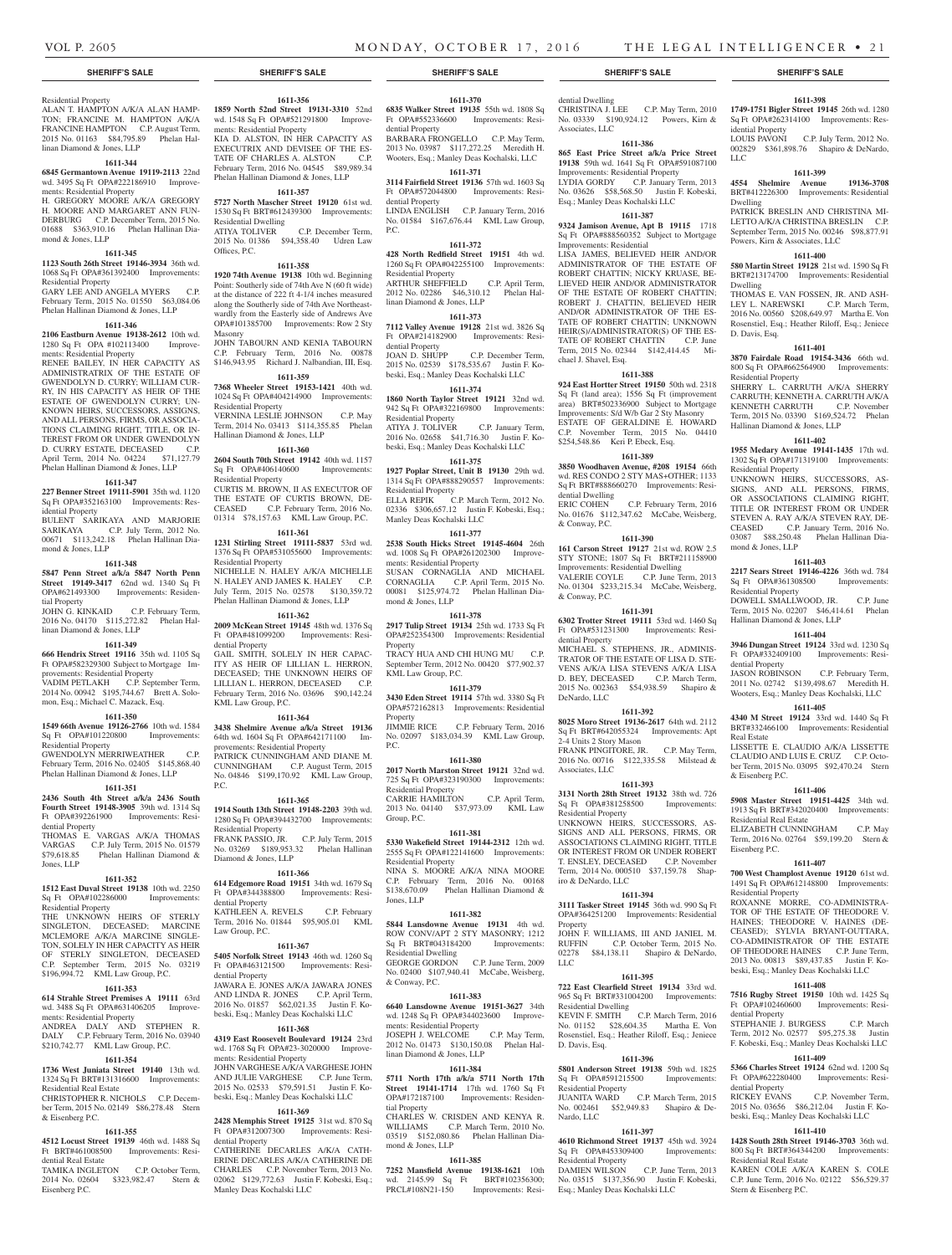**1611-442**

**1611-443 1411 East Weaver Street 19150-2223** 50th wd. 1188 Sq Ft OPA#501470300 Improve-

JOANNA JOHNSON A/KA/ JOANNA YOUNG C.P. March Term, 2015 No. 00740<br>\$47.698.92 Phelan Hallinan Diamond &

**1611-444 135 West Pomona Street 19144** 59th wd. 1173 Sq Ft OPA#593100300 Improvements:

MAUREEN J. MCLEOD C.P. October Term, 2015 No. 03497 \$111,353.49 Phelan

**1611-445 4518 Robbins Avenue a/k/a 4518 Robbins Street 19135** 41st wd. 1228 Sq Ft OPA#411166100 Improvements: Residen-

CHRISTOPHER GINALDI C.P. October Term, 2015 No. 03178 \$87,817.00 KML

**1611-446 9971 Bridle Road 19115-1302** 58th wd. 1170<br>Sq Ft OPA#581236000 Improvements:

BRIAN F. DOLAN AND LAURA M. DOLAN C.P. March Term, 2016 No. 00965 \$194,554.66 Phelan Hallinan Diamond &

**1611-447 9123 Ryerson Road 19114-3403** 57th wd. 1404 Sq Ft OPA#572197213 Improvements:

CHARLES T. SINES AND SARAH C. SINES A/K/A SARA C. SINES C.P. April Term, 2015 No. 00303 \$50,720.46 Phelan Hal-

**1611-448 3980 Rowena Drive 19114** 66th wd. 3130 Sq Ft OPA#661288231 Improvements: Resi-

MICHAEL L. PIETROWSKI C.P. October Term, 2015 No. 02593 \$196,330.06 KML

**1611-449 4557 North 13th Street 19140** 49th wd. 1288

ROLAND VARGAS, JR. C.P. May Term, 2014 No. 03351 \$85,512.88 KML Law

**1611-450 433 West Abbottsford Avenue 19144** 13th wd. 2953 Sq Ft OPA#133041700 Improve-

JANIS R. BUCKNER, AS ADMINISTRA-TRIX OF THE ESTATE OF JESSIE R. RICH-BERG, DECEASED C.P. January Term, 2016 No. 00341 \$47,893.57 KML Law

**1611-451 615 Brighton Street 19111-4020** 53rd wd. 1304 Sq Ft OPA#532256500 Improvements:

MOLIERE JOSEPH C.P. March Term, 2015 No. 03212 \$212,995.55 Phelan Hallinan

**1611-453 1029 Camas Drive 19115-4507** 63rd wd. 1576 Sq Ft OPA#632087600 Improvements:

DARRELL W. TINDALL C.P. September Term, 2013 No. 00172 \$232,959.46 Phelan

**1611-454 2727 South 71st Street 19153-2401** 40th wd. 960 Sq Ft OPA#406168800 Improvements:

CELESTE MAPP C.P. March Term, 2015 No. 00268 \$79,627.38 Phelan Hallinan

**1611-455 391 Parlin Place 19116** 58th wd. 2748 Sq Ft BRT#582046800 Subject to Mortgage Improvements: Residential Dwelling FREDERICK JANNOTTI C.P. May Term, 2010 No. 01933 \$174,494.26 Udren Law

**1611-456 4221 North 3rd Street 19140-2609** 7th wd. 960 Sq Ft OPA#072118000 Improvements:

CARLOS M. SANTOS C.P. December Term, 2014 No. 03225 \$29,358.04 Phelan

Hallinan Diamond & Jones, LLP

Hallinan Diamond & Jones, LLP

Phelan Hallinan Diamond &

Law Group, P.C.

Jones, LLP

tial Property

Jones, LLP

Residential Property

dential Property

Law Group, P.C.

Group, P.C.

Group, P.C.

Residential Property

Diamond & Jones, LLP

Residential Property

Residential Property

Offices, P.C.

Residential Property

Diamond & Jones, LLD

Hallinan Diamond & Jones, LLP

linan Diamond & Jones, LLP

Sq Ft OPA#491497600 Residential Property

ments: Residential Property

Law Group, P.C.

 $\overline{SA}$  Ft  $\overline{OPA4581236000}$ Residential Property

Residential Property

ments: Residential Property

#### **1611-411 5618 Baltimore Avenue 19143** 51st wd. 1600

Sq Ft OPA#513056700 Improvements: Residential Property<br>DANATTA STREETER DANATTA STREETER C.P. July Term,

2015 No. 02405 \$119,909.96 KML Law Group, P.C.

### **1611-412**

**2540 West Cheltenham Avenue 19150** 46th wd. 3584 Sq Ft BRT#882970545 Improvements: Residential Real Estate BRENTON WALKER AND MARJORIE Y.<br>WALKER C.P. February Term. 2015 No. C.P. February Term, 2015 No. 02995 \$123,294.45 Stern & Eisenberg P.C.

#### **1611-413**

**6305 Trotter Street 19111** 53rd wd. 2088 Sq Ft OPA#531236200 Improvements: Residential Property

ANDRENOR RICHARD F/K/A ANDRENOR MONDELUS; BRUNETTE RICHARD F/K/A BRUNETTE MONDELUS C.P. April Term, 2012 No. 01580 \$56,918.02 Justin F. Kobeski, Esq.; Manley Deas Kochalski LLC

#### **1611-414**

**2510 South 63rd Street 19142** 40th wd. 756 Sq Ft OPA#402127700 Improvements: Residential Property DANTE BUNDICK C.P. January Term,

2016 No. 02186 \$45,219.62 KML Law Group, P.C.

#### **1611-416 3924 Wallace Street 19104-1814** 24th wd. 734 Sq Ft OPA#242216500 Improvements:

Residential Property WILLIAM A. BROWNLEE A/K/A WILLIAM BROWNLEE, SR. AND LEANTE BROWN-LEE C.P. February Term, 2015 No. 03203<br>\$83,089.03 Phelan Hallinan Diamond & Phelan Hallinan Diamond & Jones, LLP

#### **1611-418**

**1731 South Dover Street 19145** 36th wd. 1120 Sq Ft OPA#364385200 Improvements: Residential Property CHRISDEN NORMAN C.P. December

Term, 2015 No. 01689 \$154,657.02 Shapiro & DeNardo, LLC

# **1611-419**

**4215 Roosevelt Boulevard a/k/a 4215 East Roosevelt Boulevard 19124** 23rd wd. 1728 Sq Ft OPA#23-3018800 Improvements: Residential Property

JULIE VARGHESE AND JOHN VARGHESE C.P. May Term, 2014 No. 02373 \$71,332.68 Meredith H. Wooters, Esq.; Manley Deas Kochalski, LLC

#### **1611-420**

**3670 Academy Road 19154** 66th wd. 1800 Sq Ft OPA#663354600 Improvements: Residential Property JULIA B. SLEWEON C.P. February Term,

2016 No. 00155 \$218,601.20 Shapiro & DeNardo, LLC

#### **1611-421**

**5910 Turner Street 19151** 34th wd. 1070 Sq Ft OPA#34-2-101800 Improvements: Residential Property

#### TEEOSHA VANN, ADMINISTRATOR OF THE ESTATE OF KAREN R. VANN, DE-CEASED C.P. January Term, 2015 No. 0666 \$107,725.26 Shapiro & DeNardo, LLC **1611-422**

**4533 Ditman Street 19124** 23rd wd. 1489 Sq Ft BRT#232362500 Improvements: Residential Real Estate

RACHEL CORRINNE TUCKER, ADMIN-ISTRATRIX OF THE ESTATE OF GERAL-DINE TUCKER C.P. May Term, 2015 No. 01673 \$29,810.65 Stern & Eisenberg P.C.

# **1611-423**

**4927 North 5th Street 19120** 42nd wd. 2095 Sq Ft BRT#422502400 Improvements: Residential Real Estate

ANGELICA RIVERA, SOLELY AS ADMIN-ISTRATRIX OF THE ESTATE OF LOURDES G. REY A/K/A LOURDES REY A/K/A L.G. REY C.P. May Term, 2016 No. 01423 \$59,557.11 Stern & Eisenberg P.C.

#### **1611-424**

**2570 East Elkhart Street 19134-5020** 25th wd. 583 Sq Ft BRT#25-1-1023-00 Improvements: Residential Dwelling

**1611-425**

Sq Ft OPA#532151510 Improvements:

MATT WILLIAMS C.P. February Term, 2016 No. 02044 \$222,517.57 Shapiro &

**1611-426 3342 Hope Street 19133** 7th wd. 918 Sq Ft OPA#072024800 Improvements: Residential

UNKNOWN HEIRS, SUCCESSORS, AS-SIGNS AND ALL PERSONS, FIRMS, OR

Residential Property<br>MATT WILLIAMS

DeNardo, LLC

Property

#### HEIRS AND DEVISEES OF GEORGE RUTLEY A/K/A GEORGE J. RUTLEY, DE-C.P. January Term, 2015 No.

03805 \$63,328.54 Pressman & Doyle, LLC **1318 Glenview Street 19111** 53rd wd. 2859 P.C.

dential Property<br>VERA E. BROOKER 2016 No. 04782 \$229,914.54 KML Law Group, P.C.

Sq Ft OPA#661012616 Improvements:

ASSOCIATIONS CLAIMING RIGHT, TITLE OR INTEREST FROM OR UNDER MANU-AL MANCHA A/K/A MANUEL M. MAN-CHA A/K/A MANUEL M. CARABALLO, DECEASED; NANCY VELEZ, ADMINIS-TRATRIX OF THE ESTATE OF ROSA M. MANCHA A/K/A ROSITA MANCHA, DE-CEASED C.P. June Term, 2015 No. 02825 \$19,444.98 Shapiro & DeNardo, LLC LAWRENCE V. HERMAN C.P. December Term, 2011 No. 01545 \$174,610.50 Phelan Hallinan Diamond & Jones, LLP **189 West Thelma Street 19140** 42nd wd. 798 Sq Ft OPA#422046700 Improvements: Residential Property YANICE RODRIGUEZ-DIAZ C.P. June Term, 2014 No. 02539 \$58,659.03 KML

# **1611-427**

**5031 Duffield Street 19124** 62nd wd. 1889 Sq Ft OPA#622245500 Improvements: Residential Property

THE UNKNOWN HEIRS OF JOHN E. GREGORICH, DECEASED; MELISSA

GREGORICH, SOLELY IN HER CAPAC-ITY AS HEIR OF JOHN E. GREGORICH,

DECEASED C.P. January Term, 2016 No. 02616 \$144,006.82 KML Law Group, P.C. **1611-428 447 North Gross Street 19151** 34th wd. 1470 Sq Ft OPA#343058600 Improvements: Residential Property DIANE MILLER C.P. January Term, 2016

No. 03453 \$93,580.33 KML Law Group, **1611-429**

P.C.

**265 East Duval Street 19144** 59th wd. 1909 Sq Ft OPA#592169100 Improvements: Residential Property PATINA KENT C.P. November Term, 2015 No. 02083 \$90,008.60 KML Law Group, P.C.

#### **1611-430**

**144 East Wellens Street 19120** 42nd wd. 2228 Sq Ft OPA#421187800 Improvements: Residential Property JUAN MOSES CARTAGENA, SOLELY IN HIS CAPACITY AS HEIR OF MARIA M. SANTIAGO, DECEASED; MARIALINA CARTAGENA, SOLELY IN HER CAPACITY AS HEIR OF MARIA M. SANTIAGO, DE-CEASED C.P. June Term, 2015 No. 02164 \$86,606.28 KML Law Group, P.C.

#### **1611-431**

**7047 Lincoln Drive 19119** 22nd wd. S/D W/D GAR 2.5 STY MASON; 1803 Sq Ft BRT#223271900 Improvements: Residential Dwelling CATHERINE I. GODBOLDTE C.P. January Term, 2015 No. 01458 \$262,100.56 Mc-Cabe, Weisberg, & Conway, P.C.

### **1611-432**

**8011 Fairview Street 19136** 64th wd. 2000 Sq Ft OPA#642016100 Improvements: Residential Property<br>JOSEPH BITTNER C.P. February Term, 2016 No. 04178 \$180,190.95 KML Law Group, P.C.

#### **1611-433**

**1304 North 53rd Street 19131** 44th wd. ROW 2 STY MASONRY; 1745 Sq Ft BRT#442335700 Improvements: Residential Dwelling

VERNEE M. WATSON C.P. April Term, 2010 No. 03243 \$92,971.45 McCabe, Weisberg, & Conway, P.C.

# **1611-435**

**640 Shawmont Avenue 19128** 21st wd. DET 2 STY STONE; 1592 Sq Ft BRT#214056800 Improvements: Residential Dwelling MICHAEL JARA AND ERIKA WUCHI-NA C.P. February Term, 2016 No. 03859 \$174,216.96 McCabe, Weisberg, & Conway, P.C.

#### **1611-436**

**992 Carver Street 19124** 35th wd. 968 Sq Ft OPA#351246200 Improvements: Residential Property SIMON M. RAKHMAN C.P. February Term, 2016 No. 02360 \$44,763.19 Justin F. Kobeski, Esq.; Manley Deas Kochalski LLC

# **1611-437**

**4610 Sansom Street 19139** 60th wd. 2520 Sq Ft OPA#601032100 Improvements: Residential Property OR'TELIN ZAHAIRAGUNN A/K/A OR'TELIN BOWSER C.P. December Term, 2014 No. 03688 \$288,611.57 Justin F. Kobeski, Esq.; Manley Deas Kochalski LLC

#### **1611-439**

**4611 Ditman Street 19124** 23rd wd. 1035 Sq Ft OPA#232365300 Improvements: Resitial Property IRIS MOLINA C.P. February Term, 2016 No. 05058 \$52,943.02 KML Law Group,

#### **1611-440**

**6225 Greene Street 19144** 59th wd. 2600 Sq Ft OPA#593167400 Improvements: Resi-C.P. February Term,

# **1611-441**

**9713 Berea Street 19114-1723** 66th wd. 2600 Residential Property

#### **SHERIFF'S SALE SHERIFF'S SALE SHERIFF'S SALE SHERIFF'S SALE SHERIFF'S SALE**

### **1611-457**

**1017 West Huntingdon Street 19133-1621**  37th wd. 2192 Sq Ft OPA#871552330 Improvements: Residential Property ALEXANDER BARNES C.P. May Term. 2014 No. 00939 \$90,993.03 Phelan Hallinan Diamond & Jones, LLP

#### **1611-458**

**5405 Thomas Avenue 19143-4103** 51st wd. 1320 Sq Ft OPA#513081000 Improvements: Residential Property BEVERLY DANCE F/K/A BEVERLY BERRY C.P. May Term, 2014 No. 01094

\$95,486.89 Phelan Hallinan Diamond & Jones, LLP **1611-459**

**1614 Ellsworth Street 19146** 36th wd. 1280 Sq Ft OPA#365273900 Improvements: Residential Property

THE UNKNOWN HEIRS OF EUGENE HEWLETT, DECEASED; NICHOLA HEWLETT, SOLELY IN HER CAPAC-ITY AS HEIR OF EUGENE HEWLETT, DE-CEASED C.P. February Term, 2016 No. 03127 \$211,319.62 KML Law Group, P.C.

# **1611-460**

**131 North Robinson Street 19139** 34th wd. 927 Sq Ft BRT#341168300 Improvements: Residential Property STEPHEN A. CHAPMAN A/K/A STEPHEN

CHAPMAN C.P. October Term, 2014 No. 03003 \$63,797.26 KML Law Group, P.C. **1611-461**

# **2858 Cedar Street 19134** 25th wd. 971 Sq Ft

OPA#251433600 Improvements: Residential Property **JEFFREY CAMPBELL A/K/A JEFFREY M.<br>CAMPBELL AND DONNA SMITH C.P.** 

CAMPBELL AND DONNA SMITH May Term, 2015 No. 01961 \$44,319.65 KML Law Group, P.C.

**1611-462 6515 North Gratz Street 19126-3404** 50th wd. 1440 Sq Ft BRT#172291800 Improvements: Row B/gar 2 Sty Masonry VALERIE M. JENNINGS A/K/A VALARIE RICH C.P. November Term, 2014 No. 00361 \$119,381.64 Milstead & Associates, LLC

### **1611-463**

**262 West Queen Lane 19144-4008** 12th wd. 1744 Sq Ft OPA#123119700 Improvements: Residential Property DEBORAH DANIEL AND PATRICIA DAN-

IEL C.P. May Term, 2016 No. 03685 \$84,141.91 Phelan Hallinan Diamond & Jones, LLP

# **1611-464**

**4802 Knorr Street 19135-2308** 41st wd. 3375 Sq Ft BRT#412014500 Improvements: Semi/det 2 Sty Masonry MARGARETTA D. ALLEN AND ROBERT W. ALLEN C.P. June Term, 2015 No. 01140 \$146,397.02 Milstead & Associates, LLC

#### **1611-465**

**409 West Delphine Street a/k/a 409 Delphine Street 19120-3205** 42nd wd. 1044 Sq Ft OPA#422270400 Improvements: Residential Property DONNA RANDOLPH, INDIVIDUALLY AND IN HER CAPACITY AS ADMINIS-TRATRIX AND HEIR OF THE ESTATE OF RAYMOND RANDOLPH; BRYANT RAN-DOLPH, IN HIS CAPACITY AS HEIR OF THE ESTATE OF RAYMOND RANDOLPH; RAYMOND RANDOLPH, JR., IN HIS CA-PACITY AS HEIR OF THE ESTATE OF RAY-MOND RANDOLPH; STEVEN RANDOLPH, IN HIS CAPACITY AS HEIR OF THE ES-TATE OF RAYMOND RANDOLPH; UN-KNOWN HEIRS, SUCCESSORS, ASSIGNS, AND ALL PERSONS, FIRMS, OR ASSO-CIATIONS CLAIMING RIGHT, TITLE OR INTEREST FROM OR UNDER RAYMOND RANDOLPH, DECEASED; DEBRA BROWN A/K/A DEBORAH BROWN, IN HER CA-PACITY AS HEIR OF HARLINGTON RAN-DOLPH, DECEASED; CHARLES RAN-DOLPH, IN HIS CAPACITY AS HEIR OF HARLINGTON RANDOLPH, DECEASED; DENNIS RANDOLPH, IN HIS CAPACITY AS HEIR OF HARLINGTON RANDOLPH, DECEASED; GLENN RANDOLPH, IN HIS CAPACITY AS HEIR OF HARLING-TON RANDOLPH, DECEASED; DEIDRE CARTER A/K/A DIEDRE CARTER IN HER CAPACITY AS HEIR OF HARLINGTON RANDOLPH, DECEASED; LINDA RAN-DOLPH, IN HER CAPACITY AS HEIR OF HARLINGTON RANDOLPH, DECEASED; ROXANNE RANDOLPH, IN HER CAPAC-ITY AS HEIR OF HARLINGTON RAN-DOLPH, DECEASED; UNKNOWN HEIRS, SUCCESSORS, ASSIGNS, AND ALL PER-SONS, FIRMS, OR ASSOCIATIONS CLAIM-ING RIGHT, TITLE OR INTEREST FROM OR UNDER HARLINGTON RANDOLPH, DECEASED C.P. March Term, 2012 No. 01560 \$41,817.66 Phelan Hallinan Diamond & Jones, LLP

# **1611-466**

**8011-8013 Rowland Avenue 19136-2207** 

63rd wd. 10109 Sq Ft BRT#642006000 Improvements: Det W/d Gar 2.5 Sty Stone<br>SAFAA DEEB C.P. October Term C.P. October Term, 2014 No. 00424 \$274,598.65 Milstead & Associates, LLC

#### **1611-467**

**4044 Higbee Street 19135-4420** 62nd wd. On Southwesterly side of Higbee St; Front: 15'4.25" Depth: 65' OPA#622199500 Improvements: Single Family Residence ELEONORA YAKUBOVA C.P. November Term, 2015 No. 00386 \$66,191.95 Stephen

### **1611-468**

**2015 Pratt Street 19124-2213** 62nd wd. 2000 Sq Ft BRT#622069000 Improvements:

JOSEPH ELLIS A/K/A JOSEPH M. ELLIS C.P. May Term, 2015 No. 00269 \$141,913.17

**1611-469 539 East Hermitage Street a/k/a 539 Hermitage Street 19128** 21st wd. 7056 Sq Ft OPA#213284400 Improvements: Residen-

GERALD J. MCKENNA C.P. July Term, 2013 No. 04722 \$225,467.81 Justin F. Kobeski, Esq.; Manley Deas Kochalski LLC **1611-470 5847 Ellsworth Street 19143** 3rd wd. 1022 Sq Ft OPA#033132400 Improvements: Resi-

ROBERT LEWIS, ADMINISTRATOR OF THE ESTATE OF DARLENE JEAN RAN-SOME-LEWIS A/K/A DARLENE YON A/K/A DARLENE J. YON A/K/A DARLENE JEAN RANSOME-LEWIS C.P. January Term, 2015 No. 02901 \$28,679.33 Meredith H. Wooters, Esq.; Manley Deas Kochal-

**1611-471 8636 Bayard Street 19150-1619** 50th wd. 1435 Sq Ft BRT#501208500 Improvements:

THEOLA THOMPSON AND THOMAS THOMPSON C.P. January Term, 2015 No. 02777 \$183,511.71 Milstead & Associ-

**1611-472 5106 Newhall Street 19144-4020** 12th wd. On Southwesterly side of Newhall St; Front: Irregular, Depth: Irregular OPA#123220700 Improvements: Single Family Residence TRAFENA L. TWINE A/K/A TRAFENA TWINE C.P. February Term, 2016 No. 01063 \$142,029.56 Stephen M. Hladik,

**1611-473 1824 Pennington Road 19151-2017** 34th wd. 2296 Sq Ft BRT#343332700 Improvements:

JACQUELINE F. FENNAL AND JEANINE FENNAL C.P. December Term, 2013 No. 02238 \$202,385.85 Milstead & Associ-

**1611-474 4147 Levick Street 19135-3035** 55th wd. On NE side of Levick St; Front: Irregular, Depth: Irregular OPA#552079300 Improvements:

ABDUL KHAN A/K/A ABDUL A. KHAN C.P. November Term, 2015 No. 01875 \$75,909.16 Stephen M. Hladik, Esq. **1611-475 5939 Castor Avenue 19149-3712** 54th wd. 1828 Sq Ft BRT#541154900 Improvements:

VICTORIA BURRUS AND LORENZO HU-GULY C.P. October Term, 2014 No. 03060 \$71,756.74 Milstead & Associates, LLC **1611-476 5332 Walton Avenue 19143-2610**  BRT#462086500 Improvements: Residential

DANTE GRIFFIN C.P. March Term, 2015 No. 02568 \$112,035.23 Powers, Kirn &

**1611-477 2202 East Washington Lane 19138** 50th wd. 1650 Sq Ft BRT#501391100 Improvements:

MACK H. SANDERS, JR. AND LYNDA SANDERS C.P. December Term, 2015 No. 01882 \$165,415.43 Stern & Eisenberg P.C. **1611-478 2200-28 Arch Street, Unit 906 and Parking Space No. 184 19103** 8th wd. Land Area: 1310 Sq Ft; 0.00600% undivided interested of, and to the Common Elements BRT#88-8-1115-02 Improvements: Residential Dwelling JOHN T. BRUCCOLIERE C.P. June Term, 2011 No. 001937 \$480,209.02 Martha E. Von Rosenstiel, Esq.; Heather Riloff, Esq.; Jen-

**1611-479 2417 North 23rd Street 19132** 16th wd. 1016 Sq Ft BRT#162223200 Improvements: Resi-

M. Hladik, Esq.

tial Property

dential Property

ski, LLC

ates, LLC

Esq.

ates, LLC

Dwelling

Associates, LLC

Residential Real Estate

iece D. Davis, Esq.

dential Real Estate

Row B/gar 2 Sty Masonry

Row B/gar 2 Sty Masonry

Single Family Residence

Row B/gar 2 Sty Masonry

Semi/det 2 Sty Masonry

Milstead & Associates, LLC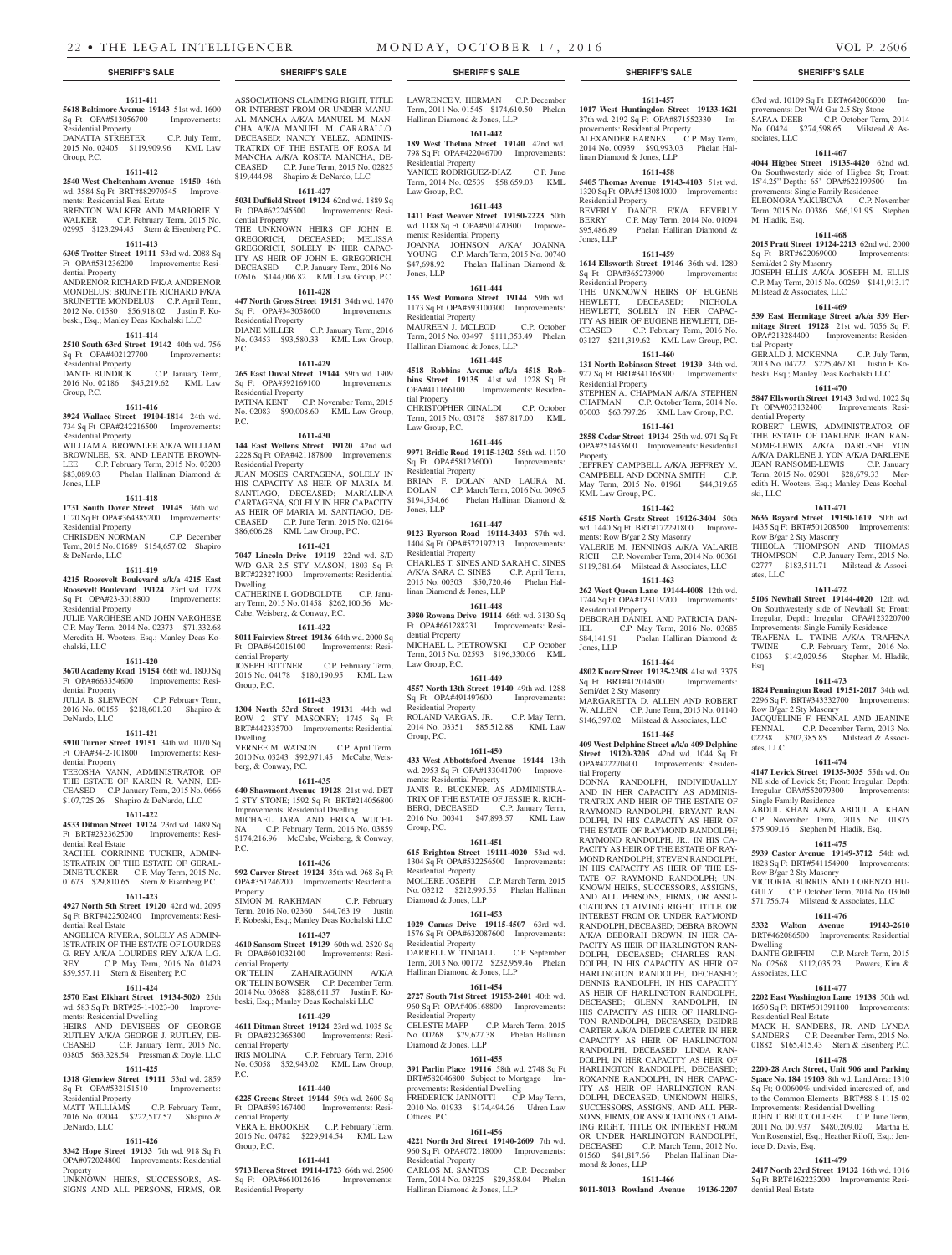dential Property

Residential Property

dential Property

DeNardo, LLC

DeNardo, LLC

dential Property

& DeNardo, LLC

Dwelling

Property

Group, P.C.

**1611-524 1515 Manton Street 19146** 36th wd. 700 Sq Ft OPA#365302900 Improvements: ResiMASONRY; 1504 Sq Ft BRT#131225500 Improvements: Residential Dwelling TERRI BROUGHTON AND CALVIN JONES C.P. August Term, 2009 No. 00774 \$42,669.61 McCabe, Weisberg, & Conway, P.C. **1611-539 2125 West Chew Avenue 19138** 17th wd. (formerly part of the 42nd wd.) ROW W/DET GAR 2 STY MAS; 1572 Sq Ft BRT#171106600 Improvements: Residential Dwelling EWAN EWERS C.P. June Term, 2014 No. 03357 \$82,891.33 McCabe, Weisberg, &

**1611-540 4037 Brown Street 19104** 6th wd. 1440 Sq Ft BRT#062002200 Improvements: Row Conv/

ESTATE OF JOHN NORCUM C.P. February Term, 2016 No. 02000 \$1,436,247.82

**1611-541 2934 Tulip Street 19134** 25th wd. 946 Sq Ft OPA#252367500 Improvements: Residential

PENNINGTON 189 MANAGEMENT. LLC C.P. September Term, 2012 No. 03409 \$72,056.63 KML Law Group, P.C. **1611-542 2520 South 67th Street 19142-2704** 40th wd. OPA#406059900 Improvements: 2 Story

ESTATE OF JOHN O'HARA, DECEASED C.P. August Term, 2015 No. 00899 \$60,440.82

**1611-543 824 North Union Street 19141** 24th wd. Situate on the Westerly side of Union St at the distance of 34'4" Northwardly from the Northerly Side of Reno St OPA#243154200 Improve-

GERALD CRITTENTON C.P. May Term, 2016 No. 01066 \$32,478.39 Richard J.

**1611-544 825 North 41st Street 19104** 6th wd. 1630 Sq Ft BRT#062244200 Improvements: Row

ESTATE OF JOHN NORCUM C.P. February Term, 2016 No. 02000 \$1,436,247.82

**1611-545 821 North 41st Street 19104** 6th wd. 1640 Sq Ft BRT#062244000 Improvements: Row

ESTATE OF JOHN NORCUM C.P. February Term, 2016 No. 02000 \$1,436,247.82

**1611-546 819 North 41st Street 19104** 6th wd. 1543 Sq Ft BRT#062243900 Improvements: Row

ESTATE OF JOHN NORCUM C.P. February Term, 2016 No. 02000 \$1,436,247.82

**1611-547 2416 South Jessup Street 19148** 39th wd.

Piece Of Ground With The Buildings And Im-

.<br>ANNA CARDULLO C.P. July Term, 2015 No. 03528 \$158,916.06 Melanie E. Tun-

**1611-548 2008 North Broad Street 19121-2305** 32nd wd. 7968 Sq Ft OPA#882566000 Improve-

VINCE N. BAKER C.P. July Term, 2014 No. 02953 \$358,164.51 plus interest and fees

**1611-549 811 North 41st Street 19104** 6th wd. 1856 Sq Ft BRT#062243500 Improvements: S/d

ESTATE OF JOHN NORCUM C.P. February Term, 2016 No. 02000 \$1,436,247.82

**1611-550 725 Federal Street 19147** 2nd wd. ROW 3 STY MASONRY; 2019 Sq Ft BRT#021242000 Subject to Mortgage Improvements: Residen-

CATHERINE M. MASCI C.P. February  $T_{\text{erm}}$  2016 No. 02915 \$217,432.95

**1611-551 5352 Westford Road 19120** 42nd wd. 2145 Sq Ft BRT#421399100 Improvements: Resi-

ISAAC ROMAN C.P. April Term, 2016 No. 01366 \$106,191.95 Martha E. Von Rosenstiel, Esq.; Heather Riloff, Esq.; Jeniece

**1611-552 807 North 41st Street 19104** 6th wd. 2417 Sq Ft BRT#062243300 Improvements: S/d

ESTATE OF JOHN NORCUM C.P.

ments: Commercial Building

Michael A. Bowman, Esq.

Conv Apt 3 Sty Mason

Janet L. Gold, Esq.

tial Dwelling

C.P. May Term, Cabe, Weisberg, & Conway, P.C.

dential Dwelling

D. Davis, Esq.

Conv Apt 3 Sty Mason

Improvements: Lot Or

Conway, P.C.

apt 3 Sty Mason

Property

Janet L. Gold, Esq.

Brick Row Home

Jeffrey S. Wilson, Esq.

ments: Row 2 Sty Masonry

Nalbandian, III, Esq.

Conv/apt 3 Sty Mason

Janet L. Gold, Esq.

Conv/apt 3 Sty Mason

Janet L. Gold, Esq.

Conv/apt 3 Sty Mason

Janet L. Gold, Esq.

provements

aitis, Esq.

CANDACE M. LONG C.P. February Term. 2013 No. 02765 \$229,371.99 KML Law

**1611-525 3400 Richmond Street 19134** 45th wd. 2016 Sq Ft OPA#871570320 Improvements:

DONALD N. PERRY C.P. September Term, 2014 No. 03941 \$94,189.54 Meredith H. Wooters, Esq.; Manley Deas Kochalski, LLC **1611-526 6411 Garman Street 19142** 40th wd. 1223 Sq Ft OPA#406260000 Improvements: Resi-

KHALIFA S. DONZO C.P. January Term, 2016 No. 03237 \$60,771.94 Shapiro &

**1611-527 4805 Rosalie Street 19135** 41st wd. 900 Sq Ft OPA#411087100 Improvements: Residential

TIMOTHY E. SILER C.P. March Term, 2016 No. 00040 \$65,445.90 Shapiro &

**1611-528 7134 Dicks Avenue 19153** 40th wd. 1205 Sq Ft OPA#40-4-3349-00 Improvements: Resi-

JENNIFER CUMMINGS C.P. September Term, 2015 No. 01391 \$143,493.46 Shapiro

**1611-529 3523 Lansing Street 19136** 64th wd. ROW B/GAR 2 STY MASONRY; 1204 Sq Ft BRT#642256814 Improvements: Residential

PATRICK HECKROTH C.P. November Term, 2015 No. 03894 \$143,024.62 Mc-

**1611-530 2248 South Bucknell Street 19145** 48th wd. 1134 Sq Ft OPA#482305300 Improvements:

2015 No. 01396 \$76,988.81 Shapiro &

**1611-531 11138 Templeton Drive 19154** 66th wd. 1254<br>
Sq Ft OPA#662144000 Improvements:

2016 No. 04599 \$190,870.76 Shapiro &

**1611-532 6915 Sylvester Street 19149** 54th wd. APT 2-4 UNITS 2 STY MASON; 1716 Sq Ft BRT#542372300 Improvements: Residential

DAN GUI LI AND ZHI REN LI C.P. December Term, 2014 No. 01079 \$193,721.38 McCabe, Weisberg, & Conway, P.C. **1611-533 5838 Lansdowne Avenue 19131** 4th wd. ROW 2 STY MASONRY; 1260 Sq Ft BRT#043183900 Improvements: Residential

DONALD MAURER C.P. January Term, 2016 No. 00617 \$64,179.92 McCabe, Weis-

**1611-534 29 Carpenter Lane 19119** 22nd wd. SEMI/DET 2.5 STY STONE; 2668 Sq Ft BRT#223113600 Improvements: Residential

LILLIAN GREEN C.P. January Term, 2016 No. 02338 \$159,021.25 McCabe, Weisberg,

**1611-535 4155 Cambridge Street 19104** 6th wd. 1287 Sq Ft BRT#062164500 Improvements: Row

ESTATE OF JOHN NORCUM C.P. February Term, 2016 No. 02000 \$1,436,247.82

**1611-536 1914 East Lippincott Street 19134** 25th wd. ROW 2 STY MASONRY; 1272 Sq Ft BRT#252272200 Improvements: Residential

2012 No. 01769 \$34,140.74 McCabe, Weis-

**1611-537 5031 North Marvine Street 19141** 49th wd. SEMI/DET 2 STY MASONRY: 1600 Sq Ft BRT#491428200 Improvements: Residential

GLORIA WATSON, ADMINISTRATRIX OF THE ESTATE OF ARLENA L. WATSON C.P. June Term, 2016 No. 00403 \$51,483.39 McCabe, Weisberg, & Conway, P.C. **1611-538 3732 17th Street 19140** 13th wd. ROW 2 STY

C.P. September Term,

C.P. February Term,

Cabe, Weisberg, & Conway, P.C.

Residential Property<br>DINA M. BOYD

Sq Ft OPA#662144000 Residential Property<br>CHARLES WALSH

DeNardo, LLC

DeNardo, LLC

Dwelling

Dwelling

Dwelling

& Conway, P.C.

3 Sty Masonry

Dwelling

Dwelling

Janet L. Gold, Esq.

KAREN MCMULLEN

berg, & Conway, P.C.

berg, & Conway, P.C.

MARLA WINDER-BURKE, ADMINISTRA-TRIX OF THE ESTATE OF JUANITA HIGH-SMITH C.P. August Term, 2015 No. 00420 \$27,557.91 Stern & Eisenberg P.C.

#### **1611-480**

#### **4143 Orchard Street 19124-4603** 23rd wd. 1050 Sq Ft BRT#232255400 Improvements:

Row Conv/apt 2 Sty Mason AGMS, LLC C.P. November Term, 2014 No. 00017 \$76,881.66 Milstead & Associates, LLC

#### **1611-481**

#### **4609 North Broad Street 19140** 49th wd. 2200 Sq Ft BRT#491541300 Improvements:

Residential Real Estate JAMAHL SIMMONS C.P. July Term, 2015 No. 01442 \$138,123.05 Stern & Eisenberg

# **1611-482**

P.C.

**1100 East Sharpnack Street 19150-3109**  50th wd. 2989 Sq Ft BRT#502322700 Im-

provements: Residential Real Estate SYLVIA GRIER C.P. June Term, 2016 No. 02373 \$148,964.73 Stern & Eisenberg P.C.

#### **1611-483**

**2514 South Bellford Street a/k/a 2514 Bellford Street a/k/a 2514 South Bellford Street 19153** BRT#40-4-1459-00 Improvements: Residential Dwelling

CHRISTINA C. BLADEN C.P. December Term, 2015 No. 02634 \$71,502.21 Powers, Kirn & Associates, LLC

#### **1611-484**

**918 East Rittenhouse Street 19138** 59th wd. 2765 Sq Ft OPA#591113500 Improvements:

Residential Property THE UNKNOWN HEIRS OF JOSEPHINE WILLIS, DECEASED AND CAROLYN WILLIS, SOLELY IN HER CAPACITY AS HEIR OF JOSEPHINE WILLIS, DECEASED C.P. July Term, 2015 No. 02435 \$149,545.65 KML Law Group, P.C.

#### **1611-485**

**6038 Shisler Street 19149** 53rd wd. 1415 Sq Ft OPA#531280200 Improvements: Residential Property SHALINA REDDING C.P. January Term,

2015 No. 00176 \$129,558.59 KML Law Group, P.C.

### **1611-486**

**225 West Nedro Avenue 19120** 61st wd. 992 Sq Ft OPA#612101200

Residential Property ROCHELLE ALVEREST AND GREGORY T. ALVEREST C.P. October Term, 2011 No.

# 02642 \$43,282.93 KML Law Group, P.C. **1611-487**

#### **2328 West Thompson Street 19121** 29th wd.

1080 Sq Ft OPA#291037400 Improvements: Residential Property TAMMI MILLER C.P. May Term, 2009 No. 04270 \$68,854.81 KML Law Group, P.C.

#### **1611-488**

**4640 Reach Street 19120** 42nd wd. 1206 Sq Ft OPA#421596900 Improvements: Residential Property

RASHI J. FREEMAN C.P. June Term, 2015 No. 03995 \$75,061.76 KML Law Group, P.C.

#### **1611-489**

**1907 Page Street 19121** 32nd wd. 900 Sq Ft OPA#321163600 Improvements: Residential Property

ERIC BUTLER C.P. January Term, 2015 No. 00943 \$41,898.86 KML Law Group, P.C.

#### **1611-490 3026 West Lehigh Avenue 19132** 28th wd.

2218 Sq Ft OPA#282380800 Improvements: Residential Property

GORDON T. THOMAS C.P. March Term, 2015 No. 00482 \$72,528.39 Phelan Hallinan Diamond & Jones, LLP

# **1611-491**

**5214 Lebanon Avenue 19131-2307** 52nd wd. 1168 Sq Ft OPA#521132500 Improvements:

Residential Property DEBORAH I. OCASIO SMITH, IN HER CA-PACITY AS HEIR OF PEARLINE JONES, DECEASED; UNKNOWN HEIRS, SUC-CESSORS, ASSIGNS, AND ALL PERSONS, FIRMS, OR ASSOCIATIONS CLAIMING RIGHT, TITLE OR INTEREST FROM OR UNDER PEARLINE JONES, DECEASED C.P. December Term, 2014 No. 00171<br>\$141.957.62 Phelan Hallinan Diamond & Phelan Hallinan Diamond & Jones, LLP

# **1611-492**

**1418 West Allegheny Avenue 19132-1708**  11th wd. 2613 Sq Ft OPA#111128600 Improvements: Residential Property ROSALIND MCCREA A/K/A ROSALIND MCCREA C.P. December Term, 2011 No.

#### 00890 \$85,290.55 Phelan Hallinan Diamond & Jones, LLP **1611-493**

**1200 East Price Street 19138-1913** 59th wd.

1484 Sq Ft OPA#591074100 Improvements: Residential Property GARRY L. LASSITER C.P. May Term, 2013 No. 00036 \$155,419.44 Phelan Hal-

# linan Diamond & Jones, LLP **1611-494**

**5301 Euclid Street 19131-3210** 52nd wd. 1440 Sq Ft OPA#521081900 Improvements: Residential Property VERONICA H. WALKER C.P. January Term, 2015 No. 00153 \$79,455.58 Phelan

#### Hallinan Diamond & Jones, LLP **1611-495**

**219 West Coulter Street 19114** 15th wd. 2000 Sq Ft OPA#124042100; OPA#124041905 Improvements: Residential Property ANTONIO ZACHARY A/K/A ANTONIO W. ZACHARY AND JOANN ZACHARY A/K/A JO ANN ZACHARY C.P. December Term, 2015 No. 00405 \$266,932.28 Phelan Hallinan Diamond & Jones, LLP

#### **1611-496**

**3641 Canby Drive 19154** 66th wd. 1332 Sq Ft OPA#663390900 Improvements: Residential Property JEFFREY DUGAN AND MARIANNE DU-

GAN C.P. March Term, 2016 No. 01065 \$189,911.80 Phelan Hallinan Diamond & Jones, LLP

#### **1611-497**

**7446 Henslow Place 19153** 40th wd. ROW B/GAR 2 STY MASONRY; 1360 Sq Ft BRT#406661201 Improvements: Residential Dwelling PATRICIA GALLO-STENMAN, EXECU-TRIX OF THE ESTATE OF JOHN E. GAL-LO C.P. December Term, 2015 No. 01087 \$106,824.45 McCabe, Weisberg, & Conway,

#### **1611-498**

P.C.

**1332 West Cambria Street 19132** 37th wd. ROW 2 STY MASONRY; 1264 Sq Ft BRT#372381300 Improvements: Residential Dwelling UNKNOWN SURVIVING HEIRS OF JOHN E. WOODLEY; JONI DIXON, KNOWN SUR-VIVING HEIR OF JOHN E. WOODLEY; SHERRI WOODLEY, KNOWN SURVIVING HEIR OF JOHN E. WOODLEY C.P. January Term, 2016 No. 02768 \$31,478.79 Mc-Cabe, Weisberg, & Conway, P.C.

#### **1611-499**

**8417 Provident Road 19150** 50th wd. ROW B/GAR 2 STY MASONRY; 1164 Sq Ft BRT#501192100 Improvements: Residential Dwelling

ODETTE SCUTT AND PIERRE D. SCUTT C.P. April Term, 2015 No. 01110 \$105,681.27 McCabe, Weisberg, & Conway, P.C.

### **1611-500**

**8129 Brous Avenue 19152** 64th wd. S/D W/B GAR 1 STY MASONRY; 1025 Sq Ft BRT#641076400 Improvements: Residential Dwelling

JOSEPH C. MURRAY C.P. February Term, 2016 No. 01964 \$159,736.87 McCabe, Weisberg, & Conway, P.C.

#### **1611-501**

**9942 Wingtip Road 19115** 58th wd. S/D W/B GAR 2 STY MAS+OTH; 1498 Sq Ft BRT#581400300 Improvements: Residential Dwelling ROBYN BARBARA SHADOE C.P. March

Term, 2015 No. 04102 \$155,894.90 Mc-Cabe, Weisberg, & Conway, P.C. **1611-502**

# **5151 Wyalusing Avenue 19139** 44th

wd. ROW 2 STY MASONRY; 1416 Sq Ft BRT#442070600 Improvements: Residential Dwelling CRAIG M. OVERTON C.P. August Term, 2011 No. 03397 \$53,480.55 McCabe, Weisberg, & Conway, P.C.

#### **1611-503**

**431 East Woodlawn Street 19144** 12th wd. S/D W/D GAR 2.5 STY STONE; 1794 Sq Ft BRT#122095900 Improvements: Residential Dwelling

COLIN M. MCNALLY AND SYLVIA A. MC-NALLY C.P. April Term, 2014 No. 00570 \$177,403.25 McCabe, Weisberg, & Conway, P.C.

#### **1611-505**

**6636 North 17th Street 19126** 10th wd. ROW B/GAR 2 STY MASONRY; 1352 Sq Ft BRT#101050900 Improvements: Residential Dwelling STANLEY BOWMAN, JR. C.P. January

#### Term, 2016 No. 02821 \$60,723.37 McCabe, Weisberg, & Conway, P.C.

**1611-506**

**2734 Haworth Street 19137-2132** 45th wd. 1279 Sq Ft BRT#45-3136400 Improvements: Residential Dwelling THOMAS BOWERS, JR. AND MARGARET

M. BOWERS C.P. November Term, 2015 No. 04134 \$97,122.82 Powers, Kirn & Associates, LLC

**SHERIFF'S SALE SHERIFF'S SALE SHERIFF'S SALE SHERIFF'S SALE SHERIFF'S SALE**

### **1611-507**

**1827 North 33rd Street 19121-2428** 32nd wd. 1847 Sq Ft BRT#323340000 Improvements: Residential Dwelling GWENDOLYN J. FAULKNER A/K/A GWENDOLYN FAULKNER C.P. January Term, 2016 No. 02188 \$92,554.21 Powers, Kirn & Associates, LLC

#### **1611-508**

**5935 Latona Street 19143-3027** 3rd wd. 1624 Sq Ft BRT#033166300 Improvements: Residential Dwelling JANET DIXON HILLIARD C.P. January Term, 2015 No. 03577 \$61,135.88 Powers, Kirn & Associates, LLC

# **1611-509**

**4241 Whiting Road 19154-2808** 66th wd. 2933 Sq Ft BRT#662600400 Improvements:

Residential Dwelling HAL FEUER C.P. November Term, 2015 No. 00045 \$192,319.68 Law Office of Gregory Javardian, LLC

### **1611-510**

**5416 Harbison Avenue 19124-1550** 62nd wd. 1237 Sq Ft BRT#622469900 Improvements: Residential Dwelling CHARLES A.J. HALPIN, III, ESQUIRE, PERSONAL REPRESENTATIVE OF THE ESTATE OF MARY ELIZABETH LALLY A/K/A MARY ELIZABETH SCHMIDT A/K/A MARY ELIZABETH SCHMIDT LAL-LY C.P. February Term, 2016 No. 00854 \$73,783.17 Law Office of Gregory Javard-

#### **1611-511**

ian, LLC

**4807 Kingsessing Avenue 19143-3820** 46th wd. 2000 Sq Ft BRT#461142700 Improvements: Residential Dwelling LETICIA CLARK, PERSONAL REPRESEN-TATIVE OF THE ESTATE OF CHRISTINE BLACK, DECEASED C.P. November Term, 2015 No. 02594 \$207,554.27 Law Office of Gregory Javardian, LLC

# **1611-512**

**3510 Trevi Court 19145-5708** 26th wd. 3053 Sq Ft BRT#262381200 Improvements: Residential Dwelling JOSEPH CONTI AND MICHELLE CON-TI C.P. January Term, 2015 No. 01989

\$473,289.78 Law Office of Gregory Javardian, LLC **1611-513**

**5343 Lesher Street 19124-1243** 62nd wd. 1030 Sq Ft OPA#622232700 Improvements: Residential Property HECTOR MELENDEZ C.P. March Term, 2015 No. 03450 \$57,610.31 Phelan Hal-

linan Diamond & Jones, LLP **1611-514**

**544 North 56th Street 19131-4862** 4th wd. 1396 Sq Ft OPA#043045600 Improvements: Residential Property MABLE B. LEWIS C.P. March Term, 2016 No. 01663 \$20,567.48 Phelan Hallinan Diamond & Jones, LLP

# **1611-515**

**614 North 57th Street 19131-4806** 4th wd. 1292 Sq Ft OPA#043096000 Improvements: Residential Property MICHAEL B. KELLY C.P. January Term, 2016 No. 02569 \$56,367.79 Phelan Hal-

linan Diamond & Jones, LLP **1611-517**

**3919 Haverford Avenue 19104-1807** 24th wd. 1680 Sq Ft OPA#242207610 Improvements: Residential Property GEORGE BLACK C.P. September Term, 2012 No. 00350 \$111,525.64 Phelan Hallinan Diamond & Jones, LLP

# **1611-518**

Group, P.C.

Dwelling

Property

& DeNardo, LLC

Nardo, LLC

Sq Ft OPA#021606700 Residential Property

Weisberg, & Conway, P.C.

**5234 Pennway Street 19124** 23rd wd. 1568 Sq Ft OPA#233103900 Improvements: Residential Property WALESKA WILLIAMS C.P. October Term, 2015 No. 03408 \$76,503.17 KML Law

**1611-519 1216 West Master Street 19122** 14th wd. ROW B/GAR 2 STY MASONRY; 1360 Sq Ft BRT#141463900 Improvements: Residential

LORRAINE C. BOWERS C.P. February Term, 2016 No. 03341 \$97,109.84 McCabe,

**1611-521 4815 Knorr Street 19135** 41st wd. 2112 Sq Ft OPA#412022100 Improvements: Residential

JOSEPH SWIETLIK, JR. C.P. January Term, 2016 No. 03048 \$101,776.99 Shapiro

**1611-522 1205 South 13th Street 19147** 2nd wd. 1638<br>Sq Ft OPA#021606700 Improvements:

DREU MCNEIL C.P. December Term, 2015 No. 00493 \$230,041.94 Shapiro & De-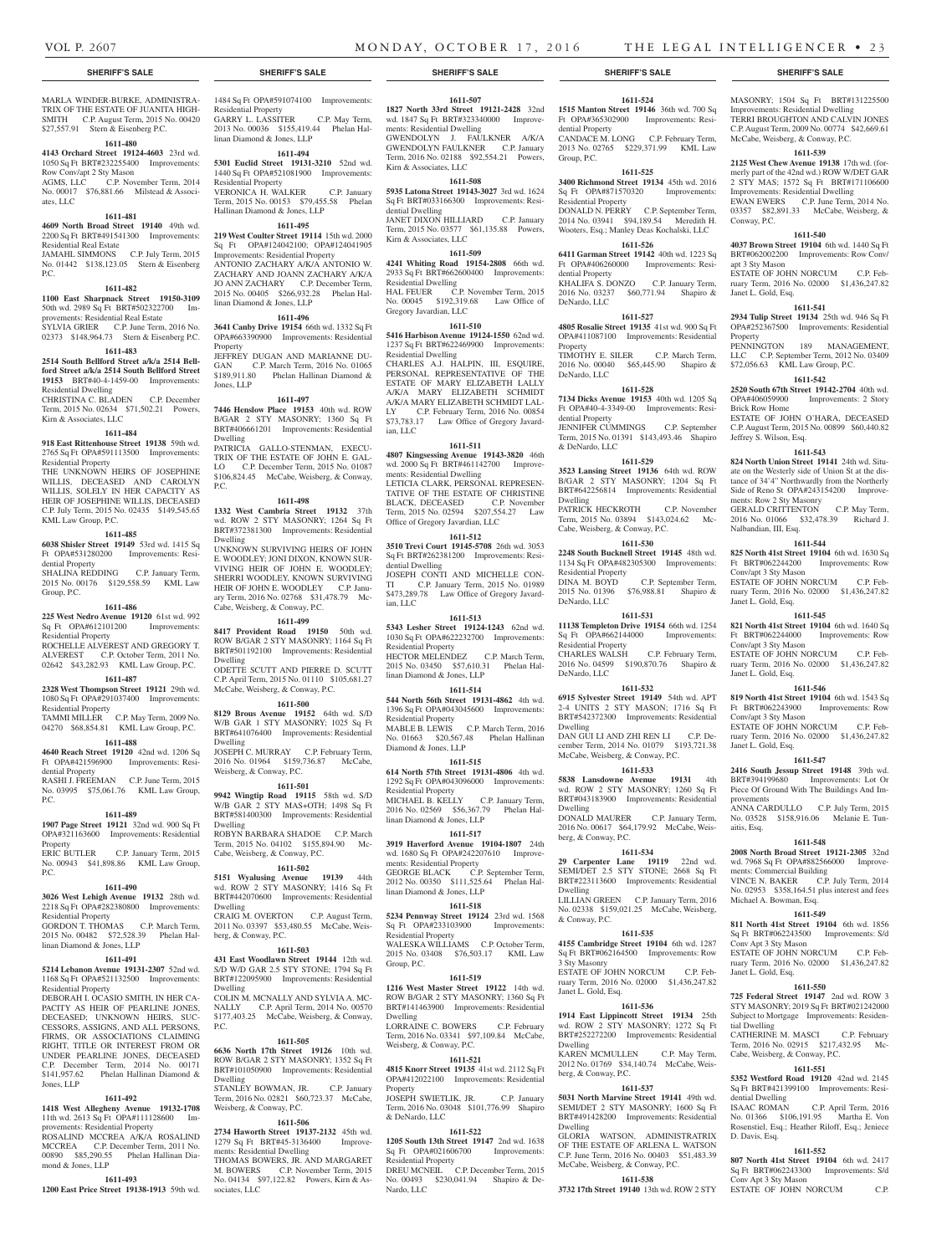# Janet L. Gold, Esq.

**1611-553 805 North 41st Street 19104** 6th wd. 2417 Sq

#### Ft BRT#062243200 Improvements: Row

Conv/apt 3 Sty Mason ESTATE OF JOHN NORCUM C.P. February Term, 2016 No. 02000 \$1,436,247.82 Janet L. Gold, Esq.

#### **1611-554**

**804 North 41st Street 19104** 6th wd. 1813 Sq Ft BRT#062251700 Improvements: Row Conv/apt 3 Sty Mason

#### ESTATE OF JOHN NORCUM C.P. February Term, 2016 No. 02000 \$1,436,247.82 Janet L. Gold, Esq.

#### **1611-555**

**802 North 41st Street 19104** 6th wd. 1813 Sq Ft BRT#062251600 Improvements: Row Conv/apt 3 Sty Mason

ESTATE OF JOHN NORCUM C.P. February Term, 2016 No. 02000 \$1,436,247.82 Janet L. Gold, Esq. **1611-556**

# **1322 Robbins Street 19111** 53rd wd. 1254 Sq

Ft BRT#531040800 Improvements: Residential Dwelling

OMAYRA SANCHEZ AND ANDRES SAN-CHEZ C.P. February Term, 2016 No. 00258 \$87,977.08 Martha E. Von Rosenstiel, Esq.; Heather Riloff, Esq.; Jeniece D. Davis, Esq.

#### **1611-557**

**800 North 41st Street 19104** 6th wd. 1890 Sq Ft BRT#062251500 Improvements: Row Conv/apt 3 Sty Mason

ESTATE OF JOHN NORCUM C.P. February Term, 2016 No. 02000 \$1,436,247.82 Janet L. Gold, Esq.

# **1611-558**

**3517 Jasper Street 19134-2022** 45th wd. 1072 Sq Ft BRT#452367400 Subject to Mortgage Improvements: Residential Dwelling ALBERT M. LOSTRACCO; HEIDI S. LOS-TRACCO; ROBERT FEATHER; NANCY FEATHER C.P. January Term, 2016 No. 01341 \$46,376.82 Law Office of Gregory Javardian, LLC

#### **1611-559**

**6019 Angora Terr 19143** 3rd wd. 1024 Sq Ft OPA#034024200 Improvements: Residential Property MONIQUE S. TUCKER C.P. August Term,

2014 No. 01725 \$107,013.26 KML Law Group, P.C.

# **1611-561**

**8029 Castor Avenue 19152** 56th wd. Front: 15', Depth: 57' OPA#882926915 Improvements: 1 Story, 1000 Sq Ft Commercial Structure

GELT PROPERTIES, LLC S/B/M TO GELT FINANCIAL CORPORATION C.P. May Term, 2016 No. 03568 \$296,477.32 Thomas D. Bielli, Esq.; Cory P. Stephenson, Esq.; Bielli & Klauder, LLC

#### **1611-562**

**300 West Byberry Road, Unit 301 19116** 58th wd. 960 Sq Ft and a 1.8% undivided interest in the common elements, as more fully described in the Declaration of Condominium of the Stonebridge Condominium dated 10/24/1989 and recorded on 10/25/1989 in Deed Book FHS 1471 page 317. OPA#888582305; PRCL#153- N-23-51 Subject to Mortgage Improvements: Residential Condominium

PATRICIA E. PAULUS C.P. February Term, 2012 No. 03681 \$9,977.13 Glenn M. Ross, Esq.

#### **1611-563**

**1321 North Hobart Street 19131** 52nd wd. (formerly 34th wd.) Front: 15', Depth: 57' OPA#043159400 Improvements: 2 Sty Row Home, 855 Sq Ft; Residential Building DA SKY LTD A/K/A DASKY, LTD C.P. September Term, 2011 No. 00479 \$371,936.48 Thomas D. Bielli, Esq.; Cory P. Stephenson, Esq.; Bielli & Klauder, LLC

#### **1611-564**

**1313 North Hobart Street 19131** 4th wd. Front: 15', Depth: 57' OPA#043159000 Improvements: 2 Sty Row Home, 855 Sq Ft; Resi-.<br>dential Building DA SKY LTD A/K/A DASKY LTD C.P. September Term, 2011 No. 00477 \$371,936.48

Thomas D. Bielli, Esq.; Cory P. Stephenson, Esq.; Bielli & Klauder, LLC

#### **1611-565**

**1916 Chandler Street 19111-3525** 56th wd. 1260 Sq Ft OPA#561503300 Improvements: Residential Property TAMIKA M. CORBIN-ROMAN August Term, 2015 No. 04246 \$192,052.49 Phelan Hallinan Diamond & Jones, LLP

#### **1611-566**

**7111 Walker Street 19135** 41st wd. 1612 Sq Ft OPA#412274000 Improvements: Residential Property

JOHN P. MAULE, JR. C.P. February Term,

February Term, 2016 No. 02000 \$1,436,247.82 2016 No. 04162 \$104,175.77 Justin F. Kobeski, Esq.; Manley Deas Kochalski LLC **1611-567**

**2821 North 23rd Street 19132** 11th wd. 1410 Sq Ft BRT#111373501 Improvements: Residential Dwelling<br>LOUISE BARROW C.P. February Term, 2016 No. 04463 \$38,453.62 Udren Law Offices, P.C.

#### **1611-568**

**1416 North Felton Street 19151** 34th wd. 810 Sq Ft BRT#34-2343000 Subject To Mortgage Ocwen Loan Servicing, LLC Improvements: Residential Dwelling SHATEE COOKS A/K/A SHALEE COOKS C.P. November Term, 2015 No. 02046 \$55,623.03 Udren Law Offices, P.C.

**1611-569 5504 Upland Street 19143** 51st wd. 899 Sq Ft BRT#51-4254700 Improvements: Residential Dwelling

WILLIE L. WIGGINS C.P. March Term, 2016 No. 00300 \$55,410.92 Udren Law Offices, P.C.

#### **1611-570**

**5108-10 East Roosevelt Boulevard 19124**  35th wd. 6500 Sq Ft BRT#35-1028400 Improvements: Residential Dwelling WILTON J. FRANCOIS A/K/A WILTON JEAN FRANCOIS C.P. March Term, 2015 No. 02427 \$459,148.00 Udren Law Offices, P.C.

#### **1611-571**

**856 South Front Street 19147** 2nd wd. 720 Sq Ft BRT#02-2-120300 Subject To Mortgage West Coast Servicing Improvements: Residential Dwelling DAVID D. MORGAN AND GINA D. MOR-GAN C.P. October Term, 2013 No. 03612 \$161,062.47 Udren Law Offices, P.C.

#### **1611-572**

**2737 Earp Street 19146** 36th wd. 700 Sq Ft BRT#362104000 Subject To Mortgage Reverse Mortgage Solutions, Inc. Improvements: Residential Dwelling

UNKNOWN HEIRS, SUCCESSORS, AS-SIGNS AND ALL PERSONS, FIRMS, OR ASSOCIATIONS CLAIMING RIGHT, TITLE OR INTEREST FROM OR UNDER WIL-LIAM L. DAWKINS C.P. February Term, 2016 No. 04697 \$55,031.75 Udren Law Offices, P.C.

#### **1611-573**

**2511 South Hobson Street 19142** 40th wd. 1112 Sq Ft OPA#40-6-0804-00 Improvements: Residential Property<br>TAMIKA Y. PAUL C. C.P. February Term, 2016 No. 04169 \$75,153.22 Shapiro & DeNardo, LLC

#### **1611-574**

**2254 Faunce Street 19152** 56th wd. 1876 Sq Ft OPA#561397220 Improvements: Residential Property CARLOS A. CARTAGENA, JR. AND ELIZ-<br>ABETH M. CARTAGENA C.P. January ABETH M. CARTAGENA C.P. January Term, 2015 No. 00669 \$213,818.57 Shapiro & DeNardo, LLC

#### **1611-575**

**29 Pelham Road 19119** 22nd wd. 16077 Sq Ft OPA#223098000 Improvements: Residential Property FREDA L. WILLIAMS C.P. July Term, 2014 No. 002943 \$479,362.29 Shapiro & DeNardo, LLC

### **1611-576**

**2628 South 80th Street a/k/a 2628 80th Street 19153** 40th wd. 1621 Sq Ft OPA#405937400 Improvements: Residential Property MAURICE BAH C.P. April Term, 2016 No. 01161 \$123,229.69 KML Law Group, P.C.

### **1611-577**

**5449 Morse Street 19131** 52nd wd. 1224 Sq Ft OPA#522027800 Improvements: Residential Property ANTHONY L. WALKER AS EXECUTOR OF THE ESTATE OF MARY M. NEDAB, DECEASED C.P. March Term, 2016 No. 01011 \$129,194.64 KML Law Group, P.C.

#### **1611-578 5634 Rodman Street 19143** 46th wd. 930 Sq

Ft OPA#463032400 Improvements: Residential Property DARELL A LOONEY SOLELY IN HIS CA

PACITY AS HEIR OF MARK H.C. LOONEY, DECEASED C.P. January Term, 2016 No. 03466 \$129,044.40 KML Law Group, P.C. **1611-579**

# **3232 Cottman Avenue 19149** 55th wd. 1591

Sq Ft OPA#551512200 Improvements: Residential Property SCOTT HOLIDAY C.P. January Term, 2016 No. 02934 \$134,403.08 KML Law Group, P.C.

# **1611-580**

**6035 Charles Street 19135-4402** 62nd wd. 1200 Sq Ft OPA#622303200 Improvements: Residential Property

**SHERIFF'S SALE SHERIFF'S SALE SHERIFF'S SALE SHERIFF'S SALE SHERIFF'S SALE**

PABLO R. VALLE AND ELISANDRA MA-LAVE VALLE C.P. September Term, 2008 No. 04745 \$98,095.35 Phelan Hallinan Diamond & Jones, LLP

**1611-592 6122 North 17th Street 19141** 17th wd. 2576 Sq Ft OPA#172207300 Subject To Mortgage Ocwen Loan Servicing, LLC Improvements:

Residential Property

mond & Jones, LLP

dential Property

dential Real Estate<br>SUSAN SMITH

Gar 2 Sty Masonry

Associates, LLC

P.C.

JOHN KNAUF, IN HIS CAPACITY AS HEIR OF JOHN M. KNAUF, SR. DECEASED; MARGARET KNAUF, IN HER CAPACITY AS HEIR OF JOHN M. KNAUF, SR., DE-CEASED; SUSAN KNAUF, IN HER CAPAC-ITY AS HEIR OF JOHN M. KNAUF, SR., DECEASED; JOAN KNAUF, IN HER CA-PACITY AS HEIR OF JOHN M. KNAUF, SR., DECEASED; VICTORIA AGNOS, IN HER CAPACITY AS HEIR OF JOHN M. KNAUF, SR., DECEASED; CHRISTINE M. KNAUF, IN HER CAPACITY AS HEIR OF JOHN M. KNAUF, SR., DECEASED; UNKNOWN HEIRS, SUCCESSORS, ASSIGNS, AND ALL PERSONS, FIRMS, OR ASSOCIATIONS CLAIMING RIGHT, TITLE, OR INTEREST FROM OR UNDER JOHN M. KNAUF, SR., DECEASED C.P. May Term, 2015 No. 00331 \$250,916.73 Phelan Hallinan Dia-

**1611-604 1026 Knorr Street 19111** 53rd wd. 2937 Sq Ft OPA#532118200 Improvements: Resi-

ROXANNE STUART, AS EXECUTRIX OF THE ESTATE OF PHYLLIS FELDMAN, DE-CEASED C.P. April Term, 2014 No. 01865 \$90,491.05 KML Law Group, P.C. **1611-605 3180 Aramingo Avenue 19134** 25th wd. 1117 Sq Ft BRT#251483300 Improvements: Resi-

No. 03182 \$89,136.28 Stern & Eisenberg

**1611-606 1738 Tustin Street 19152** 56th wd. Improvement Area: 2233 Sq Ft; Land Area: 1304 Sq Ft OPA#562229700 Improvements: S/d W/b

HARVEY THEIS C.P. May Term, 2014 No. 00721 \$184,806.97 Richard M. Squire &

**1611-607 5038 Cottage Street 19124** 62nd wd. 996 Sq Ft OPA#622376000 Subject to Mortgage Im-

KATHLEEN L. COYLE-HAAS A/K/A KATH-LEEN HAAS C.P. July Term, 2015 No. 02385 \$48,329.52 Brett A. Solomon, Esq.;

**1611-608 3053 North Judson Street 19132-1414** 11th wd. Beginning Point: Situate on the East side of Judson St at the distance of 370 feet and 9 inches Northward from the North side of Indiana Ave BRT#111420700 Improvements:

LANG K. MOSS C.P. February Term, 2016 No. 04712 \$25,475.29 Richard J. Nalban-

**1611-609 1918 Montrose Street 19146-2629** 30th wd. 1590 Sq Ft OPA#301219500 Improvements:

MARTHA LEATHERBERRY A/K/A MAR-THA BOWEN-LETHERBERRY, INDI-VIDUALLY AND IN HER CAPACITY AS CO-ADMINISTRATRIX CTA OF THE ES-TATE AND DEVISEE OF THE ESTATE OF HENRY WELCH; DOILA WELCH A/K/A DOILA A. WELCH, INDIVIDUALLY AND IN HER CAPACITY AS CO-ADMINISTRA-TRIX CTA OF THE ESTATE AND DEVISEE OF THE ESTATE OF HENRY WELCH; JA-NETTE WELCH A/K/A JANET JENNIFER WELCH, INDIVIDUALLY AND IN HER CA-PACITY AS DEVISEE OF THE ESTATE OF HENRY WELCH; GILBERT WELCH A/K/A GILBERT LEOPOLD PERCIVAL WELCH, INDIVIDUALLY AND IN HIS CAPACITY AS DEVISEE OF THE ESTATE OF HENRY WELCH C.P. May Term, 2010 No. 03329<br>\$47,944.03 Phelan Hallinan Diamond &

Phelan Hallinan Diamond &

**1611-610 713 South Alden Street 19143** 46th wd. 981 Sq Ft OPA#463253800 Improvements:

ELIZABETH GOODWIN, SOLELY IN HER CAPACITY AS HEIR OF DEBORAH GOOD-WIN, DECEASED; MARCIA GOODWIN, SOLELY IN HER CAPACITY AS HEIR OF DEBORAH GOODWIN, DECEASED; FELI-CIA DAWSON, INDIVIDUALLY AND AS ADMINISTRATOR FOR THE ESTATE OF DEBORAH GOODWIN C.P. August Term,<br>2013 No. 01735 \$44.444.69 KML Law

**1611-611 926-928 Race Street Unit 8C 19107** 5th wd. 1482 Sq Ft OPA#888038175 Improvements:

KEITH LAM; LOUIS B. LUK AND LI HE REN C.P. August Term, 2015 No. 00357 \$430,550.50 KML Law Group, P.C. **1611-612 6485 Ardleigh Street 19119** 22nd wd. 4016 Sq Ft BRT#221301700 Improvements: Resi-

provements: Residential Property

Michael C. Mazack, Esq.

Row 2 Sty Masonry

Residential Property

dian, III, Esq.

Jones, LLP

Group, P.C.

Residential Property

Residential Property

2013 No. 01735 \$44,444.69

C.P. October Term, 2015

TAHIRA HARRIS, AS KNOWN HEIR OF CRYSTAL JEANETTE DASH A/K/A CRYSTAL HARRIS A/K/A WAFIYYAH D. MUHAMMAD; UNKNOWN HEIRS, SUC-CESSORS, ASSIGNS, AND ALL PERSONS, FIRMS, OR ASSOCIATIONS CLAIMING RIGHT, TITLE, OR INTEREST FROM OR UNDER CRYSTAL JEANETTE DASH A/K/A CRYSTAL HARRIS A/K/A WAFIYYAH D. MUHAMMAD C.P. May Term, 2016 No. 01596 \$84,499.02 Udren Law Offices, P.C. **1611-593 843 North 66th Street 19151-3331** 34th wd. 1260 Sq Ft OPA#344358900 Improvements:

ANGELA M. ROBINSON C.P. April Term, 2016 No. 00884 \$130,651.93 Phelan Hal-

**1611-594 10906 Carey Place 19154** 66th wd. Land: 2021 Sq Ft; Improvement: 1360 Sq Ft; Total: 3381 Sq Ft OPA#662082600 Improvements:

ESTATE OF EUGENE W. MAYER, DE-CEASED AND ALL KNOWN AND UN-KNOWN INDIVIDUALS, HEIRS, SUCCES-SORS, ASSIGNS, BUSINESS ENTITIES, NON-PROFIT ENTITIES, AND/OR CHARI-TABLE ENTITIES HAVING AND/OR CLAIMING ANY RIGHT, TITLE, AND/OR INTEREST THEREIN, THEREFROM AND/ OR THEREUNDER; CHRISTINA MAYER, INDIVIDUALLY AND AS EXECUTRIX OF THE ESTATE OF EUGENE MAYER, DE-CEASED C.P. February Term, 2016 No. 05061 \$253,635.41 Richard M. Squire &

**1611-595 7023 Cottage Street 19135-1801** 55th wd. 1440 Sq Ft OPA#552421400 Improvements:

BRIAN GALLO AND COLLEEN MCNAL-C.P. March Term, 2016 No. 00484 \$150,577.48 Phelan Hallinan Diamond &

**1611-596 1346 Westbury Drive 19151** 34th wd. 1600 Sq Ft BRT#34-3-288800 Improvements:

JE NENE ELMANDORF; TIMOTHY FELDER: MARIE CLARK, INDIVIDUALLY AND AS KNOWN HEIR OF MARIE CLARK C.P. July Term, 2014 No. 02383 \$216,537.19

**1611-597 6910 Henley Street 19119-3414** 22nd wd. 2125 Sq Ft OPA#223256600 Improvements:

ROGER VAUGHN ASHODIAN C.P. December Term, 2007 No. 02971 \$115,663.28 Phelan Hallinan Diamond & Jones, LLP **1611-598 3433 Emerald Street 19134-2010** 45th wd. 1097 Sq Ft BRT#452323200 Improvements:

JOHN GLASSMIRE, PERSONAL REPRE-SENTATIVE OF THE ESTATE OF PATRICIA ANN GLASSMIRE, DECEASED February Term, 2016 No. 01060 \$29,498.45 Law Office of Gregory Javardian, LLC **1611-599 224 East Comly Street a/k/a 224 Comly Street 19120-1105** 35th wd. 1238 Sq Ft OPA#352138000 Improvements: Residen-

ERIC HUTSON C.P. June Term, 2015 No. 01629 \$145,361.59 Phelan Hallinan Dia-

**1611-600 351 South 47th Street 19143-1850** 46th wd. in Garden Court Condominiums located at 4617-4643 Pine St; Front: irregular, Depth: irregular OPA#888461022 Improvements:

WILLIAM KLINE, III AND WILLIAM KLINE, JR. C.P. September Term, 2015 No. 02962 \$12,026.11 Stephen M. Hladik, Esq. **1611-601 8525 Michener Avenue 19150-1601** 50th wd. 1166 Sq Ft OPA#501158700 Improvements:

JAMES T. WARNER C.P. August Term, Residential Froperty<br>
JAMES T. WARNER C.P. August Term,<br>
2015 No. 04143 \$105,982.22 Phelan Hal-

**1611-602 8616 Sagamore Road 19128** 21st wd. 6600 Sq Ft OPA#214263900 Improvements:

JOHN J. LYNCH AND JOHN C. LYNCH C.P. December Term, 2015 No. 01170 \$212,826.29 Joseph R. Loverdi, Esq. **1611-603 3226 Birch Road 19154-1721** 66th wd. 1360 Sq Ft OPA#663003900 Improvements:

Residential Dwelling

Residential Property

Residential Property

Associates, LLC

Residential Property

Residential Dwelling

Udren Law Offices, P.C.

Residential Property

Residential Dwelling

tial Property

mond & Jones, LLP

Single Family Residence

Residential Property

Residential Dwelling

linan Diamond & Jones, LLP

Jones, LLP

linan Diamond & Jones, LLP

**1611-581 2003 Ridley Street 19138** 10th wd. ROW B/GAR 2 STY MASONRY; 1188 Sq Ft BRT#102354800 Improvements: Residential

Dwelling NATHANIEL TYRONE MITCHELL March Term, 2016 No. 00813 \$54,852.73

#### McCabe, Weisberg, & Conway, P.C. **1611-582**

**5151 Parrish Street 19139** 44th wd. 1494 Sq Ft OPA#442007600 Improvements: Residential Property IONA GILL; JAMES GILL, JR.; JAMES

PARKER GILL C.P. April Term, 2016 No. 00947 \$59,132.71 Richard M. Squire & Associates, LLC

### **1611-583**

**540 West Wyoming Avenue 19140** 49th wd. 1678 Sq Ft OPA#491050300 Improvements: Residential Property

KIM Y. HALL C.P. January Term, 2015 No. 00143 \$80,322.03 KML Law Group, P.C. **1611-584**

**6618 Ogontz Avenue 19126** 10th wd. 1696 Sq Ft BRT#10-2005100 Improvements: Residential Dwelling

SHLOMARR FAISON A/K/A SHLOMARR D. FAISON C.P. December Term, 2015 No. 02136 \$160,073.84 Udren Law Offices, P.C. **1611-585**

**6731 Leeds Street 19151-3019** 34th wd. 1440 Sq Ft OPA#344039300 Residential Property

DEBORAH M. BAKER C.P. December Term, 2011 No. 02745 \$124,972.50 Phelan Hallinan Diamond & Jones, LLP

#### **1611-586**

**419 Lemonte Street 19128** 21st wd. 1953 Sq Ft OPA#212316002 Improvements: Residential Property LAUREN OSWALD C.P. July Term, 2012

No. 02102 \$225,025.75 KML Law Group, P.C. **1611-587**

**2061 Martha Street 19125** 31st wd. 688 Sq Ft BRT#311185000 Improvements: Residential Dwelling ESTATE OF HELEN MARIE CEASAR A/K/A HELEN M. CEASAR C/O FRANCI GRAF A/K/A FRANCIS P. GRAF; FRANCIS

GRAF, ADMINISTRATOR OF THE ESTATE OF HELEN MARIE CEASAR A/K/A HELEN M. CEASAR; UNKNOWN HEIRS, SUC-CESSORS, ASSIGNS AND ALL PERSONS, FIRMS OR ASSOCIATIONS CLAIMING RIGHT, TITLE OR INTEREST FROM OR UNDER HELEN MARIE CEASAR C.P. May Term, 2015 No. 02431 \$113,941.09 Udren Law Offices, P.C.

# **1611-588**

**725 East Rittenhouse Street 19144** 59th wd. ROW B/GAR 2 STY MASONRY; 1122 Sq Ft BRT#591129200 Improvements: Residential Dwelling

MARY E. LEE AND BEVERLY SCHAFFER, EXECUTRIX OF THE ESTATE OF IDELLA KITCHEN, DECEASED MORTGAGOR AND REAL OWNER C.P. January Term, 2012 No. 00670 \$89,885.65 McCabe, Weisberg, & Conway, P.C.

# **1611-589**

**2012 Larry Street 19142** 40th wd. ROW 2 STY MASONRY; 900 Sq Ft BRT#403196700 Improvements: Residential Dwelling CAROLYN CHAPMAN AND WILLIAM H. CHAPMAN C.P. November Term, 2010 No. 04337 \$43,866.69 McCabe, Weisberg, & Conway, P.C.

#### **1611-590**

**1330 North Allison Street 19131** 34th wd. 1575 Sq Ft OPA#041335600 Improvements:

Residential Dwelling ESTATE OF EVA MAE BYRD A/K/A EVA M. BYRD; PATRICIA WILKINS, KNOWN HEIR OF EVA MAE BYRD A/K/A EVA M. BYRD; PHYLLIS M. CARMACK A/K/A PHYLLIS A. CARMAC, AS KNOWN HEIR AND AS PERSONAL REPRESENTATIVE OF THE ESTATE OF EVA MAE BYRD A/K/A EVA M. BYRD; UNKNOWN HEIRS, SUCCESSORS, ASSIGNS, AND ALL PERSONS, FIRMS, OR ASSOCIATIONS CLAIMING RIGHT, TITLE OR INTEREST FROM OR UNDER EVA M. BYRD A/K/A EVA MAE BYRD; WAYNE BYRD, KNOWN HEIR OF EVA MAE BYRD A/K/A EVA M. BYRD C.P. May Term, 2016 No. 02324 \$69,139.98 Udren Law Offices, P.C.

#### **1611-591**

**5135 Charles Street 19124-1425** 62nd wd. 880 Sq Ft OPA#622288000 Improvements: Residential Property

KARANJIT SINGH C.P. April Term, 2016 No. 01629 \$43,076.46 Phelan Hallinan Diamond & Jones, LLP